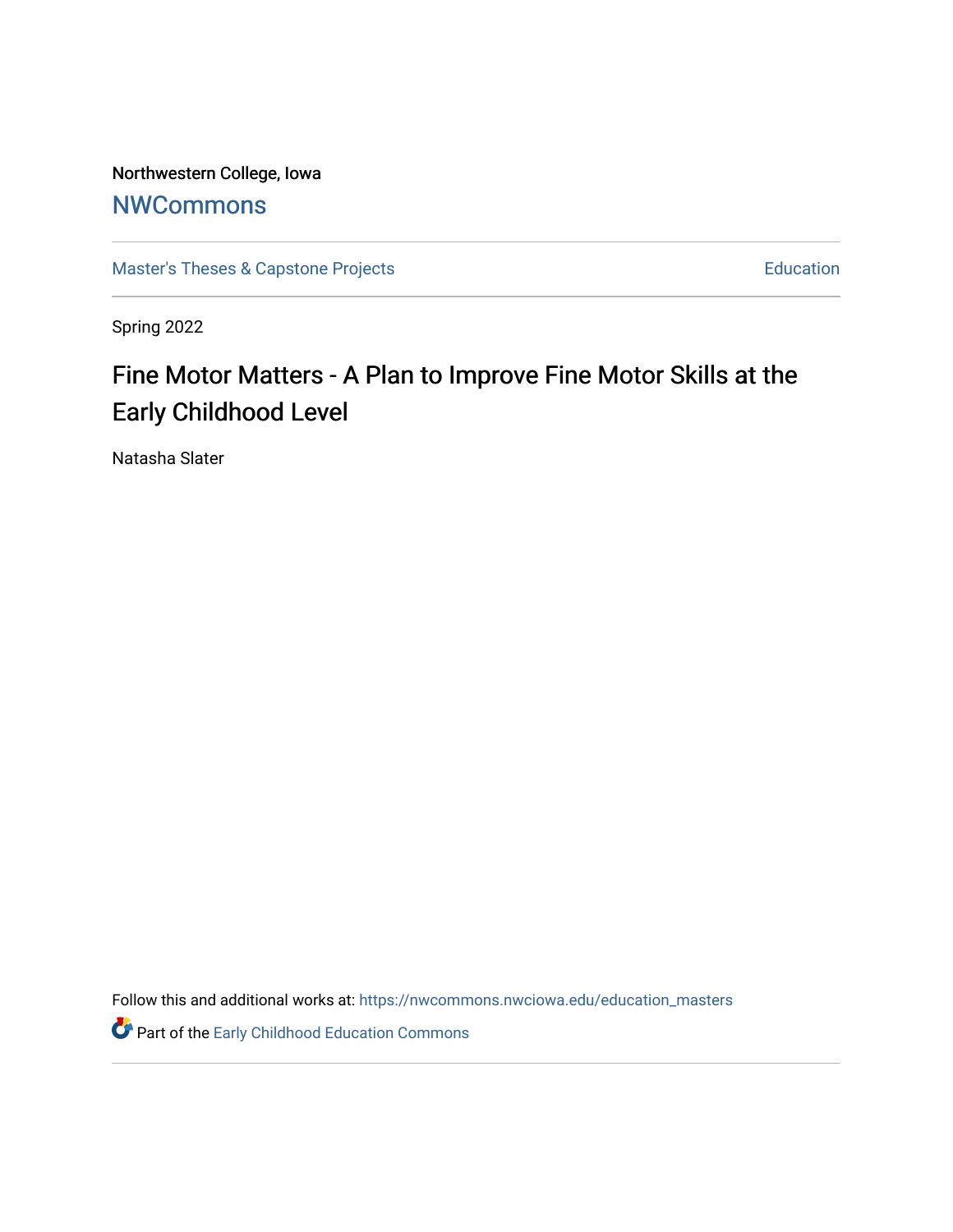## **Fine Motor Matters – A Plan to Improve Fine Motor Skills at the Early Childhood Level**

Natasha Slater

Northwestern College

A School Improvement Plan Project Presented in Partial Fulfillment of the Requirements For the Degree of Master of Education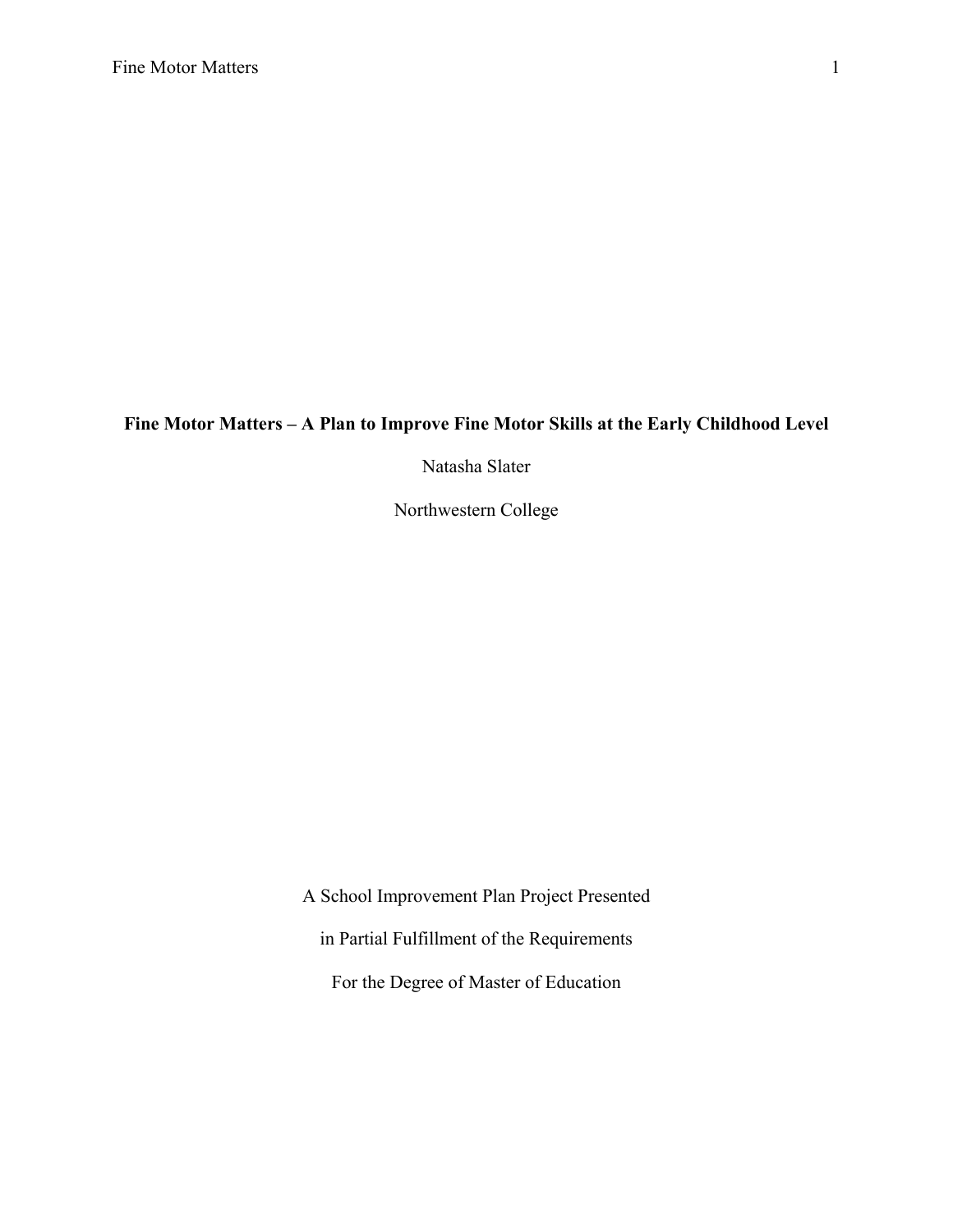#### **Abstract**

Fine motor skills at the early childhood level have been well-researched. The early childhood years have proven to be vital years of growth and development in a child's life. Studies have also found that fine motor skills have a direct correlation to other areas of development, such as literacy, math, gross motor, etc. Research conducted at Rock Valley Community School District suggests that fine motor skills are an area that needs improvement. This school improvement plan describes in detail the process needed to implement a fine motor program for students in grades Preschool through Kindergarten. With successful implementation, the fine motor skills of young children within the district will significantly improve.

*Keywords: fine motor skills, early childhood, development*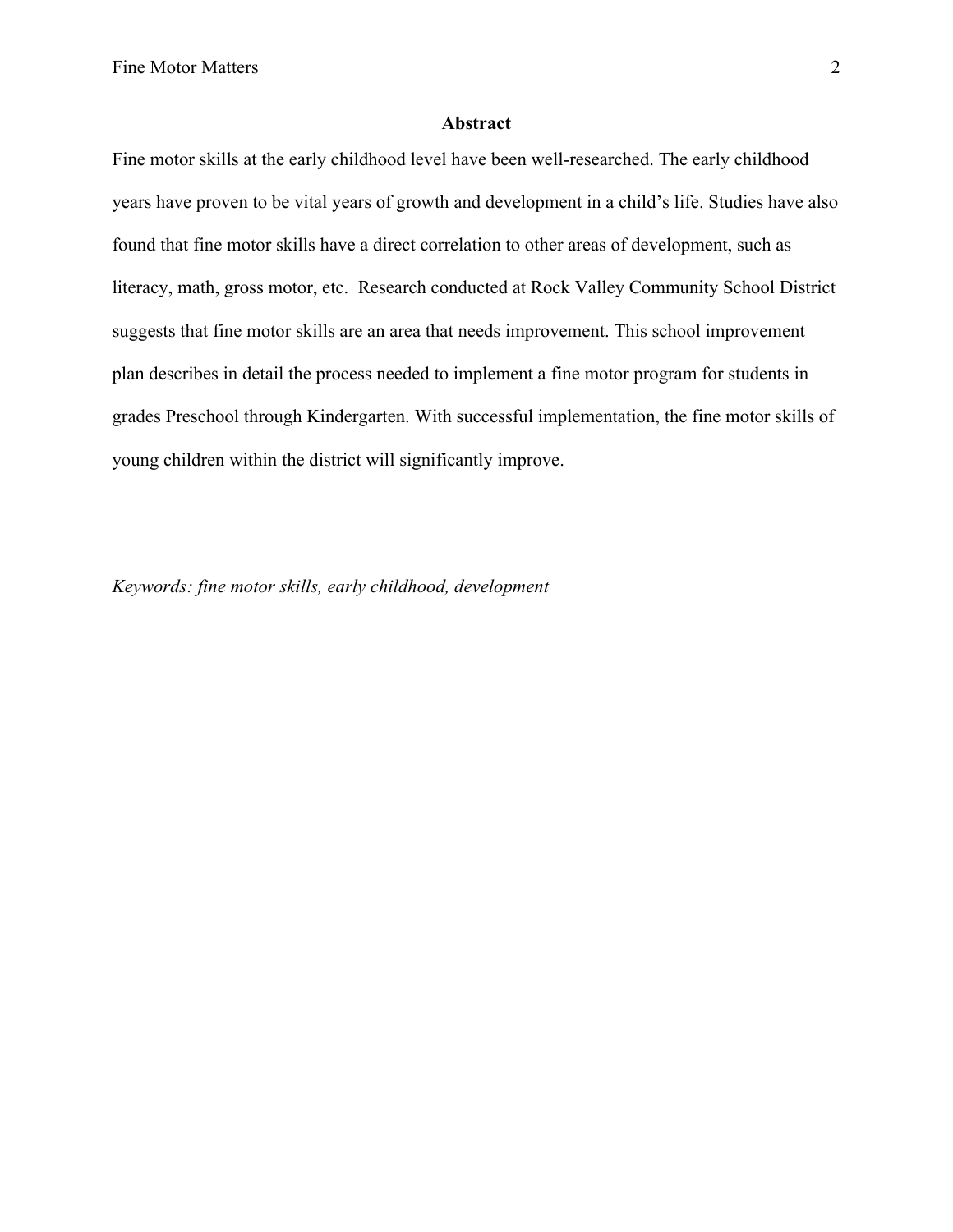| Abstract                                       | $\overline{2}$ |
|------------------------------------------------|----------------|
| Fine Motor Skills at the Early Childhood Level | $\overline{4}$ |
| Review of the Literature                       | 6              |
| School Profile & Baseline                      | 16             |
| Needs Assessment                               | 21             |
| School Data & Analysis                         | 23             |
| <b>Action Plan</b>                             | 27             |
| Implementation of the Plan                     | 31             |
| References                                     | 34             |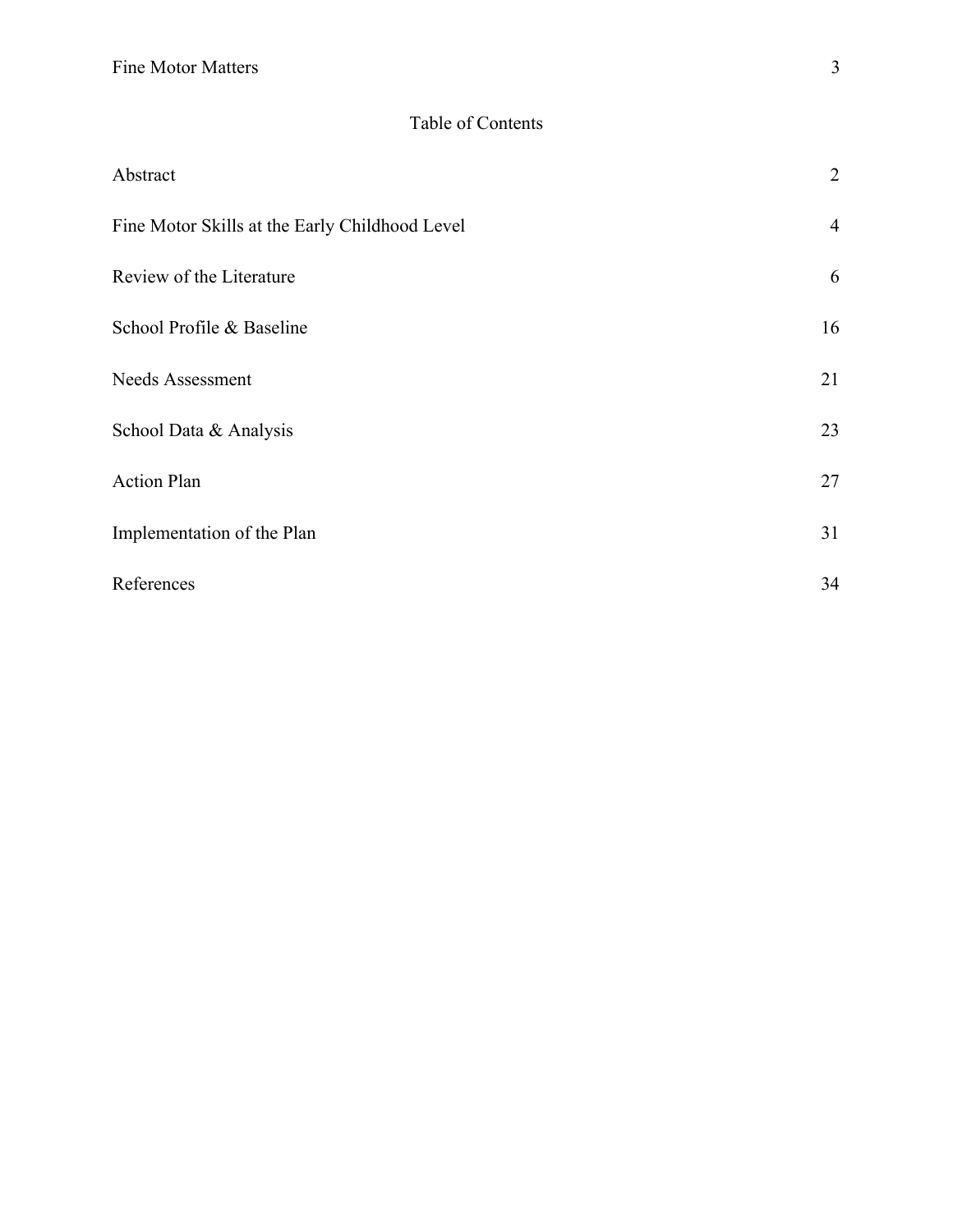#### **Fine Motor Skills at the Early Childhood Level**

The early childhood years have been proven to be essential for the growth and development of children. According to a study conducted by Derman, Zeteroglu, & Birgul (2020) about the effects of play-based math activities in children ages 48 to 60 months, the quickest and most vital time of development occurs between ages zero and six years. The early years in a child's life are crucial for their growth and development because they will guide and determine their future (Derman, Zeteroglu, & Birgul, 2020). Researchers Lui and Hamilton (2018), who studied the effects of gross and fine motor skills on Hispanic Pre-K children from low socioeconomic status (SES) backgrounds, describe fine and gross motor inclusion, instruction, and skills within early childhood classrooms as a critical but neglected area. The problem is that young children do not have the necessary fine motor skills to complete daily tasks, progress academically, and meet developmental milestones. Early childhood educators, parents, and children have been impacted by the lack of focus on this area of development. This school improvement project will provide research and information regarding the deficiency of fine motor skills in young children and the need for a fine motor program in early childhood classrooms.

The purpose of this school improvement plan is to implement meaningful and planned fine motor activities within early childhood classrooms. The goal of this research is to answer the question "Are fine motor skills essential for the growth and development of young children?" The plan will ensure that students are receiving the essential support and time in this developmental area in order to make the necessary progress for their learning and development. The plan will also increase and bring awareness of the need for students to develop fine motor skills essential for growth and development.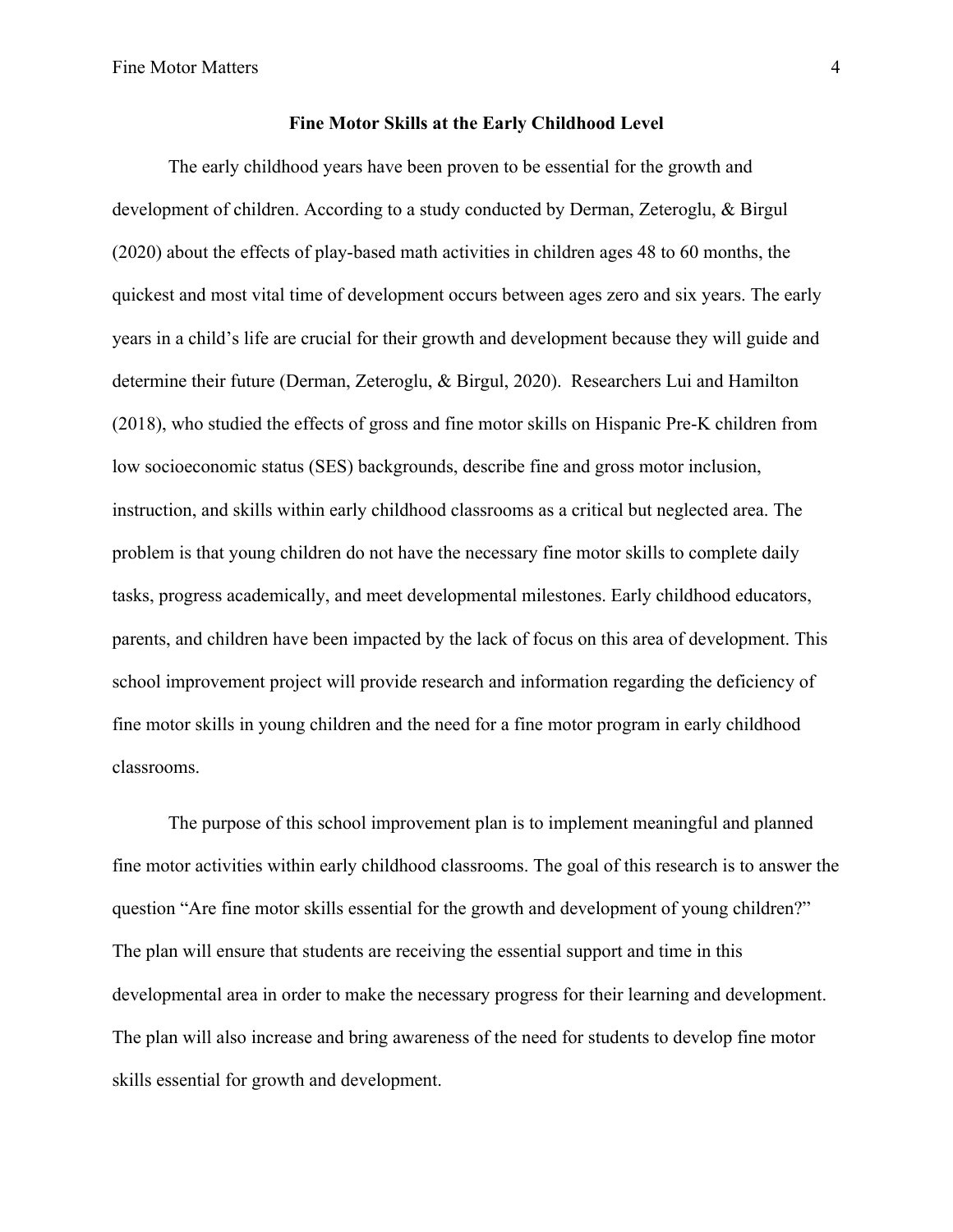The research and data collected for this literature review and school improvement plan were found using the databases available from the DeWitt Library. The articles used for the literature review were published between the years 2012 and 2022. The research and articles focus on fine motor skills, implementation, curriculum, early childhood development, and integration.

From the information gathered, fine motor skills are essential for a child's growth and development. Additionally, children need to be provided with developmentally appropriate activities to advance their fine motor skills. Teachers have not been given the appropriate tools needed to support early childhood students in fine motor skills, a critical area of development. Reading, math, and other developmental areas have been focused on, while fine motor skills have been lacking attention. Early childhood educators need support from the administration and a curriculum to implement and facilitate growth in this area.

The literature review describes and explains the importance of early childhood development and the involvement of fine motor skills within a child's educational learning environment. The research that was found can be broken down into the areas of fine motor skills development, fine motor interventions, fine motor skills and special education, and fine motor skills related to writing skills. The literature review will then be used to create a school improvement plan to implement a fine motor program for grades Preschool, Transitional Kindergarten, and Kindergarten at Rock Valley Community School District.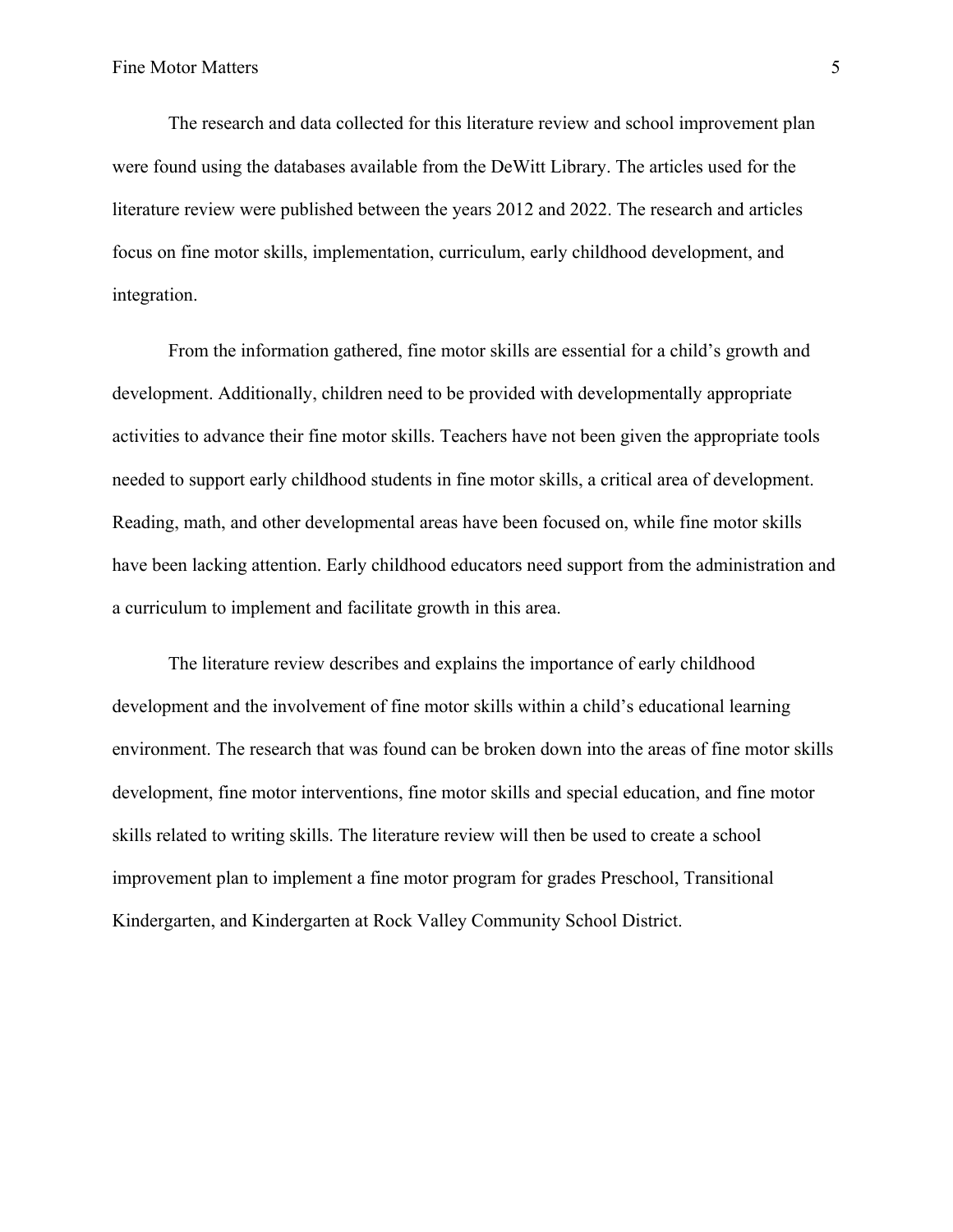#### **Review of the Literature**

#### **Fine Motor Skills Development**

Fine motor skills at the early childhood level have been well-researched. The research that has been done has provided educators and professionals with meaningful and impactful information that can guide and assist the development of young children, their education, and their future success.

One area that has been researched is the effect that age has on the development of fine motor skills. In a research study conducted by Memisevic & Hadzic (2013), 276 preschool students ages three to six attending Kindergarten at Canton Sarajevo were assessed on their fine motor skills and visual-motor integration using the Beery Visual Motor Integration Test and Lafayette Pegboard Test. The assessments focused on studying the relationship between age, fine motor coordination, and visual-motor integration in preschool children. The findings from this study revealed children's fine motor skills develop significantly at the preschool level (Memisevic & Hadzic, 2013). These results suggest that the early childhood years are critical and essential for the development of fine motor skills.

Another study was completed by researchers Jasmin et al. (2018), who reviewed and examined the implementation of occupational therapy in preschools. Jasmin et al. (2018) extensively explored occupational therapy practices in preschools within the United States using a scoping review strategy. Results from this study show that meaningful occupational therapy improved developmental and functional skills at the preschool level. (Jasmin et al., 2018). This information confirms that young children at the preschool level can strengthen and improve their fine motor skills when provided with age-appropriate activities.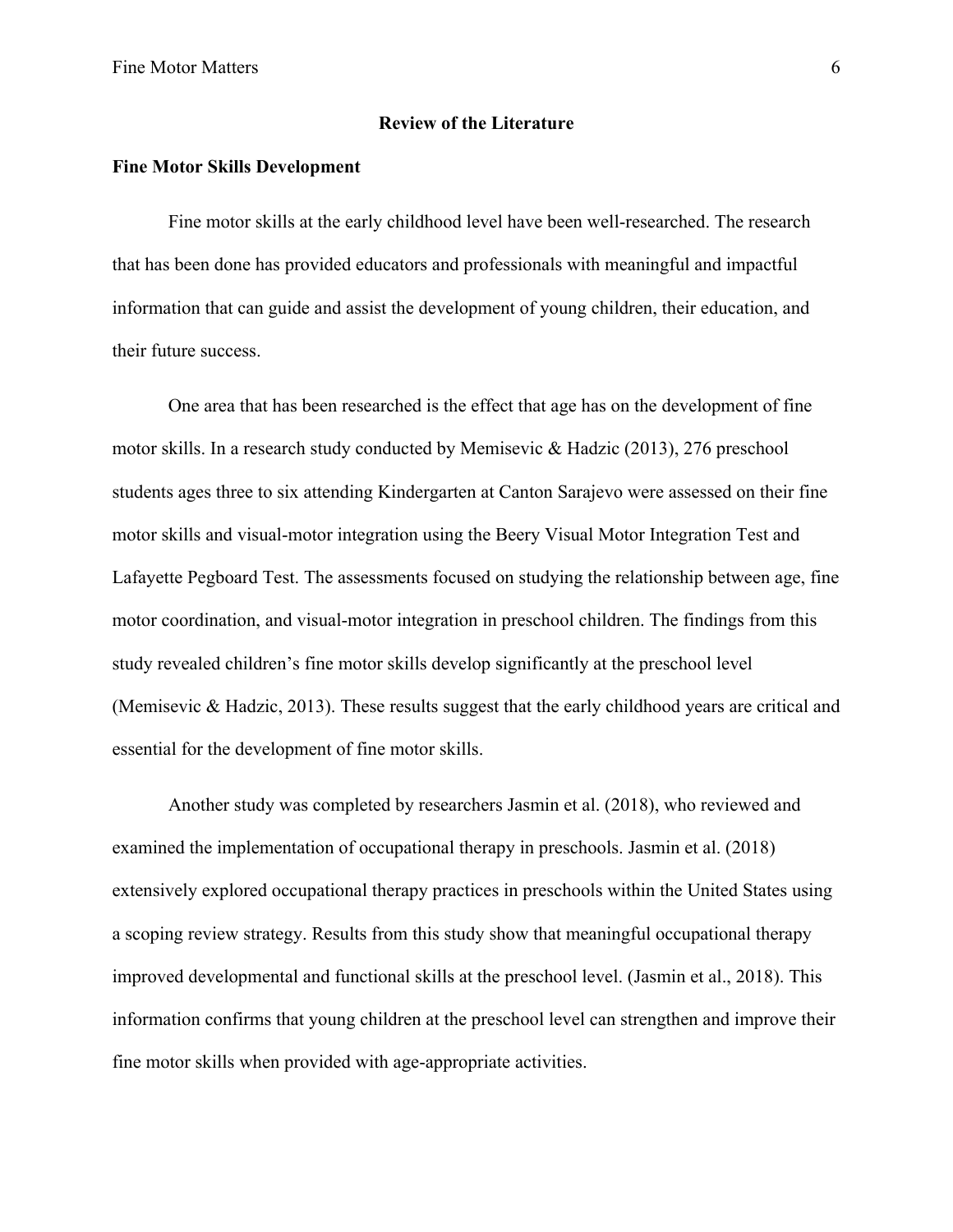An additional angle that has been researched is the connection between fine motor skills and their correlation to academic areas. Studies conducted by Kim et al. (2018) and Fischer et al. (2018) researched the relationship between fine motor skills and their link to mathematical skills. Fischer et al. (2018) studied and reviewed the effects fine motor skills had on 198 German preschool children's ability to understand mathematical concepts. Similarly, Kim et al. (2018) used an analytic approach to study 135 Kindergarten and 119 1<sup>st</sup> grade students and their performance on four different measures, including mathematical and fine motor, across three time points. Results from these studies indicated a child's fine motor skills and mathematical skills had a direct correlation. These findings suggest that a child's fine motor skills can affect their academic achievement, specifically in mathematics.

Suggate, Pufke, & Stoeger (2018) conducted a research study about fine motor skill development and literacy skill development among children. The study used various assessments to review 144 German children, age six, and their fine motor skills, graphomotor skills, and their link to early literacy skills. Suggate, Pufke, & Stoeger (2018) did not find any consistent correlation between a child's fine motor skills and their literacy development. Findings from this study indicated that fine motor skills did not play a significant role in early reading development. However, graphomotor skills did relate to early reading development. Fine motor skills play a role in graphomotor skills, thus, ultimately connecting fine motor skills to a child's literacy development.

In a similar study, a 12-week experiment conducted in the Western Cape Province of South Africa, researchers Botha & Africa (2020) studied the relationship between motor skills and letter knowledge. Researchers Botha & Africa (2020) implemented a perceptual-motor intervention on 100 1st grade students and used the Bruininks-Oserestky Test of Motor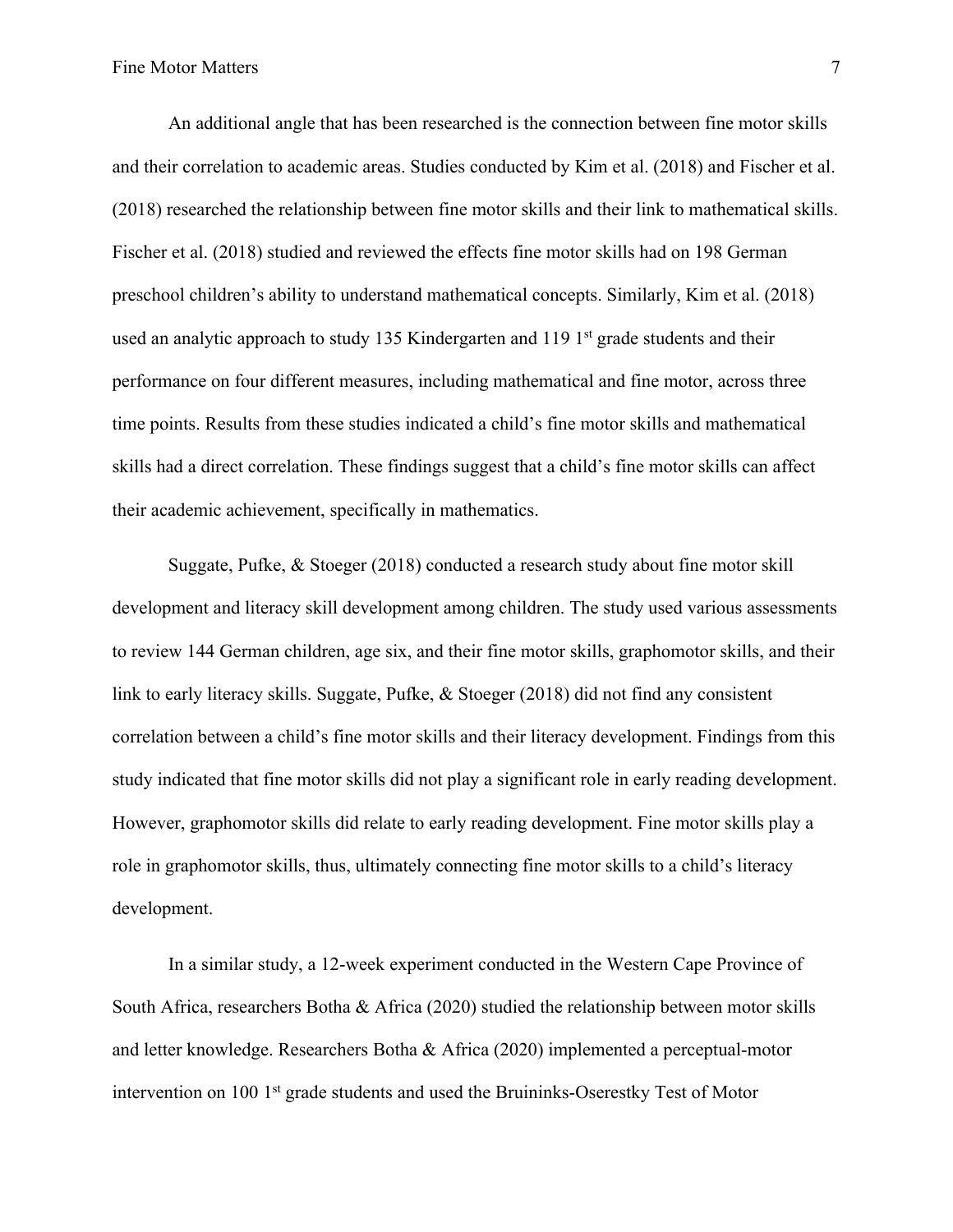Proficiency as well as the ESSI reading and spelling tests to measure literacy proficiency. Results from the assessments following the intervention found that a perceptual-motor intervention was successful in significantly improving both fine and gross motor proficiency skills, as well as reading and spelling. These findings show a contrast from the previous research by Suggate, Pufke, & Stoeger (2018) that suggested there was no relationship between fine motor skills and literacy skills.

The research studies conducted by Botha & Africa (2020), Fischer et al. (2018), Jasmin et al. (2018), Kim et al. (2018), Memisevic & Hadzic (2013), and Suggate, Pufke, & Stoeger (2018) provide meaningful background information about how critical the early childhood years are for a child's development. The research has also suggested that fine motor skills correlate with academic areas. Given appropriate and meaningful activities, students can make gains in their fine motor development.

#### **Fine Motor Interventions**

There have also been various studies done researching the effects and impacts of fine motor interventions on a child's development. The data that has been collected provides educators with information that supports the value and importance of meaningful, planned, and age-appropriate fine motor activities integrated within the classroom or other educational settings.

In a recent study conducted in 2020 by Derman, Zeteroglu, and Arzu, researchers studied the effect of play-based math activities on different developmental areas (personal-social, fine motor, language, and gross motor) of children ages 48 to 60 months of age. 45 children were studied throughout the experiment. 22 children were in the experimental group, each receiving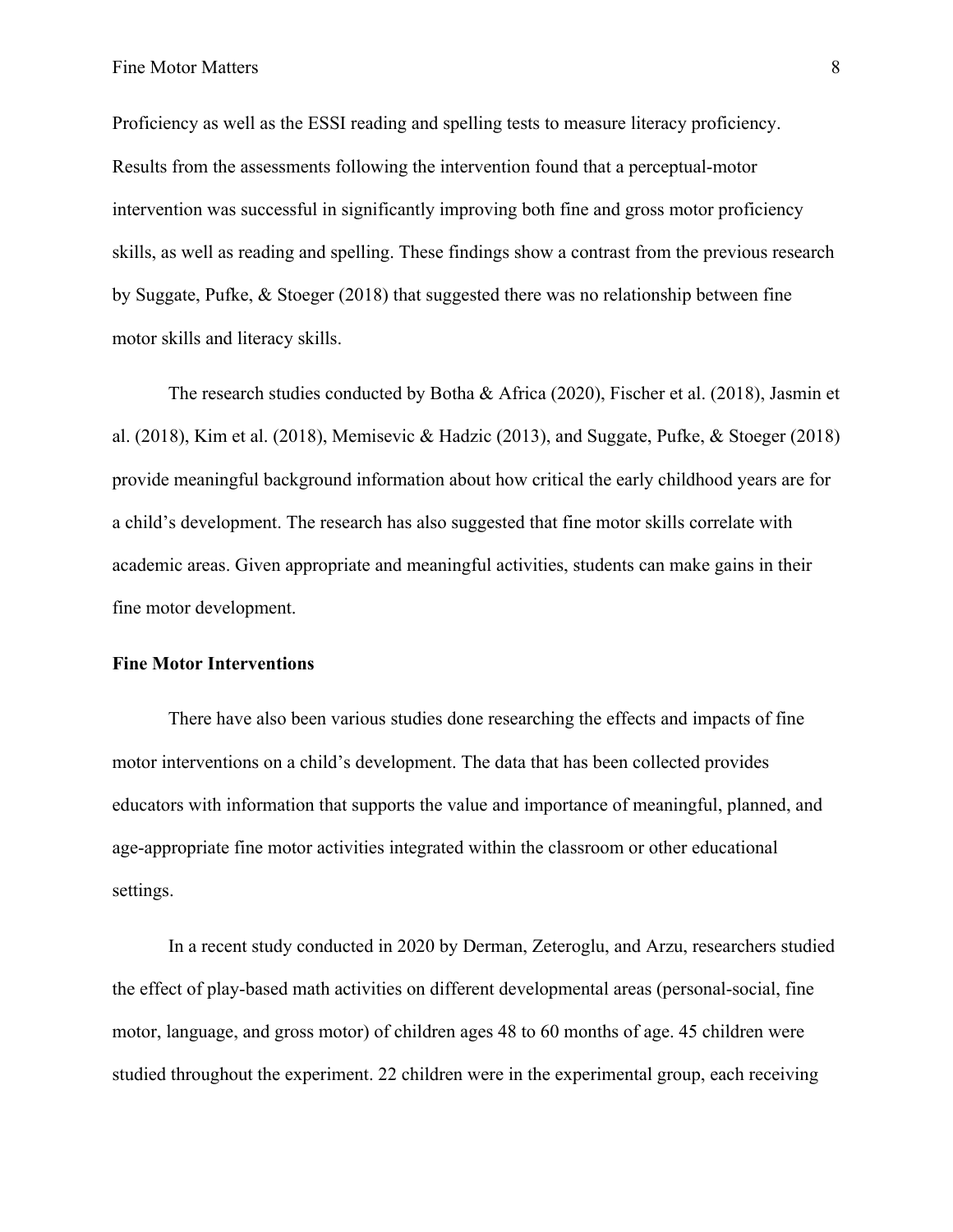Fine Motor Matters 9

14 play-based math activities for one hour two days a week for eight weeks, and there were 23 children in the control group. The results revealed that play-based math activities had a positive effect on the personal-social, fine motor, language, and gross motor development of children (Derman, Zeteroglu, & Arzu, 2020).

Hamilton and Liu (2018) discovered similar results in a study researching the effects of an intervention on the gross and fine motor skills of Hispanic Pre-K children from low socioeconomic status backgrounds. Over the course of 16 weeks, 149 Pre-K Hispanic students were assessed using the Peabody Developmental Motor Scales-2 assessment. The researchers studied the impact that 800 minutes of skill-based instruction, targeted on gross and fine motor skills, had on the students' development. The findings also significantly supported progress in both gross and fine motor areas, suggesting that children benefited from a planned motor intervention program (Hamilton & Liu, 2018).

Researchers McGlashan et.al (2017) took a different approach in their research while they studied fine motor skills following a computerized typing intervention. In this four-week intervention program, 78 typically developing children between the ages of eight and ten received an online typing intervention. Results from the Movement Assessment Battery for Children and Tapping Tasks suggested that children who played the at-home tapping task games significantly improved their manual dexterity scores in comparison to the control group (McGlashan et. al, 2017). These results further solidify the impact that fine motor interventions and activities can have on a child's fine motor skill development.

In another unique study completed by Wei (2016), qualitative research was conducted over three months, examining the effect that planned folk games have on a child's fine motor skills. Students in a public urban kindergarten in China, ages four to five years old, were taught a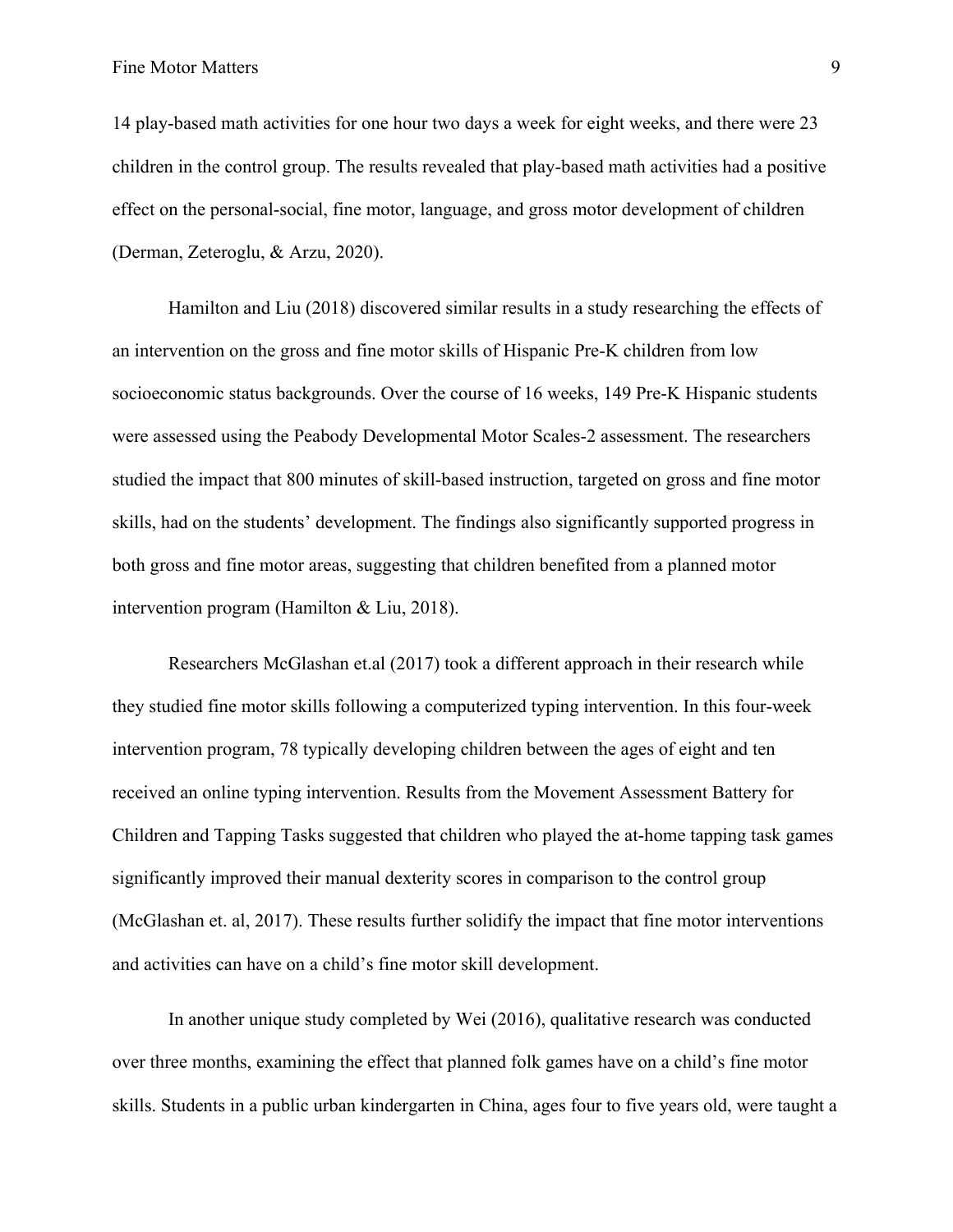fine motor activity three times a week for 40 to 50 minutes. Using observation, Wei concluded that, overall, there was an improvement in fine motor skills in those who had participated in the folk game interventions. The children showed improvement in the areas of pinching, touching, drawing, and cutting (Wei, 2016).

Additional research has been discovered by Ohl et. al (2013), who studied the effects of a ten-week tier-one Response to Intervention program developed with classroom teachers to improve fine motor and visual-motor skills in general education Kindergarten students. In this study, 113 students from six elementary schools were studied using quantitative research over ten weeks. Using the Bruinicks-Oserestky Test of Motor Proficiency 2nd Edition, Beery-Buktenica Developmental Test of Visual Integration 5<sup>th</sup> Edition, and the Developmental Scale of Pencil and Crayon Grips, Ohl et. al (2013) also found students involved in the intervention group demonstrated a significant increase in fine motor and visual-motor skills.

Given the information and data provided above, one can conclude that fine motor interventions have been proven to show progress, further development, and increase fine motor skills. The research that Derman, Zeteroglu, and Arzu (2020), Hamilton & Liu (2018), McGlashan et.al (2017), Wei (2016), and Ohl et. al (2013) have all shown consistent results that validate the importance, value, and merit that planned and meaningful fine motor activities can have on a child's skill development.

#### **Fine Motor Skills and Special Education**

Another avenue that researchers have investigated involves the relationship between fine motor skills and children with special needs. The information from the following studies provides educational professionals with insight into how, and to what extent, fine motor skills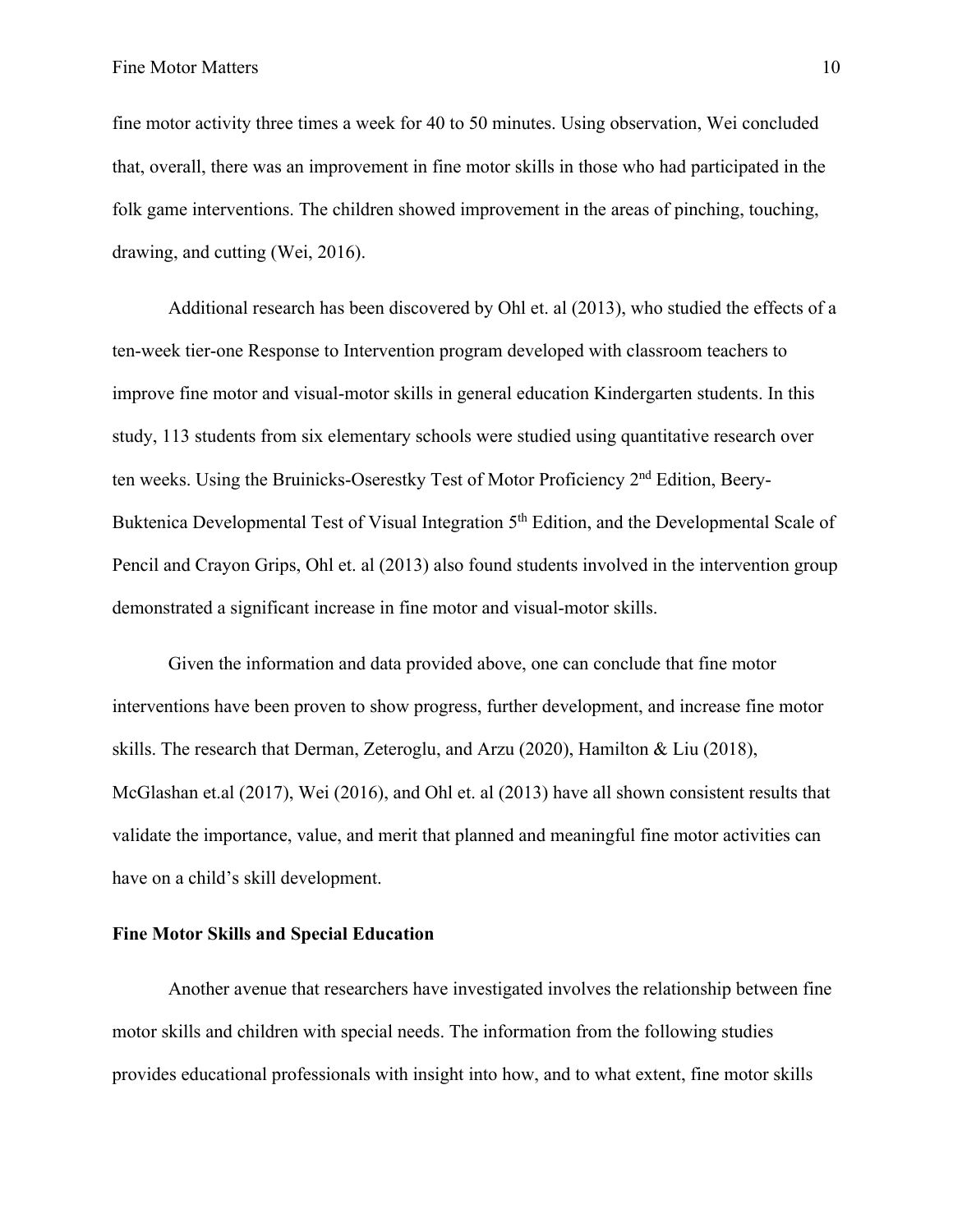#### Fine Motor Matters 11

may be linked to developmental delays, disabilities, and more. The findings can provide educators with useful information to assess, detect, and determine if a child may have special needs, and how to best support them in their learning and development.

In a study done by Li et. al (2017), researchers studied the impact that various parenting styles had on small-for-gestational-age children in their development. Li et. al (2017) examined 800 children who were born small for gestational age and 3,000 children who were born appropriate for gestational age. Results from the study showed that early high-quality parenting may diminish some difficulty in long-term reading, math, and fine motor skills related to smallfor-gestational-age birth, whereas low-quality parenting can increase the difficulties. These results further confirm that children with developmental delays, like being born small for gestational age, can also benefit and make progress with high-quality activity-based interventions (Li et. al, 2017).

LeBarton & Iverson (2013) took a different approach when they studied the infant siblings of children with autism and how their fine motor and expressive language skills were affected. After studying 34 infants with an older sibling with an autism diagnosis and 25 infants with no family history of autism, using parent reports and standardized observation, researchers LeBarton & Iverson (2013) discovered fine motor and expressive language skills are related to development in heightened-risk infants. These findings support the importance of fine motor skills. The results also indicate increased chances that a heightened-risk child may have language impairments and expressive language difficulties. This verifies a correlation between an autism diagnosis in an older child and the development of their younger siblings.

Researchers DiDonato Brumbach & Goffman (2014) also researched and examined language processing, language impairments, and their relation to fine and gross motor skills.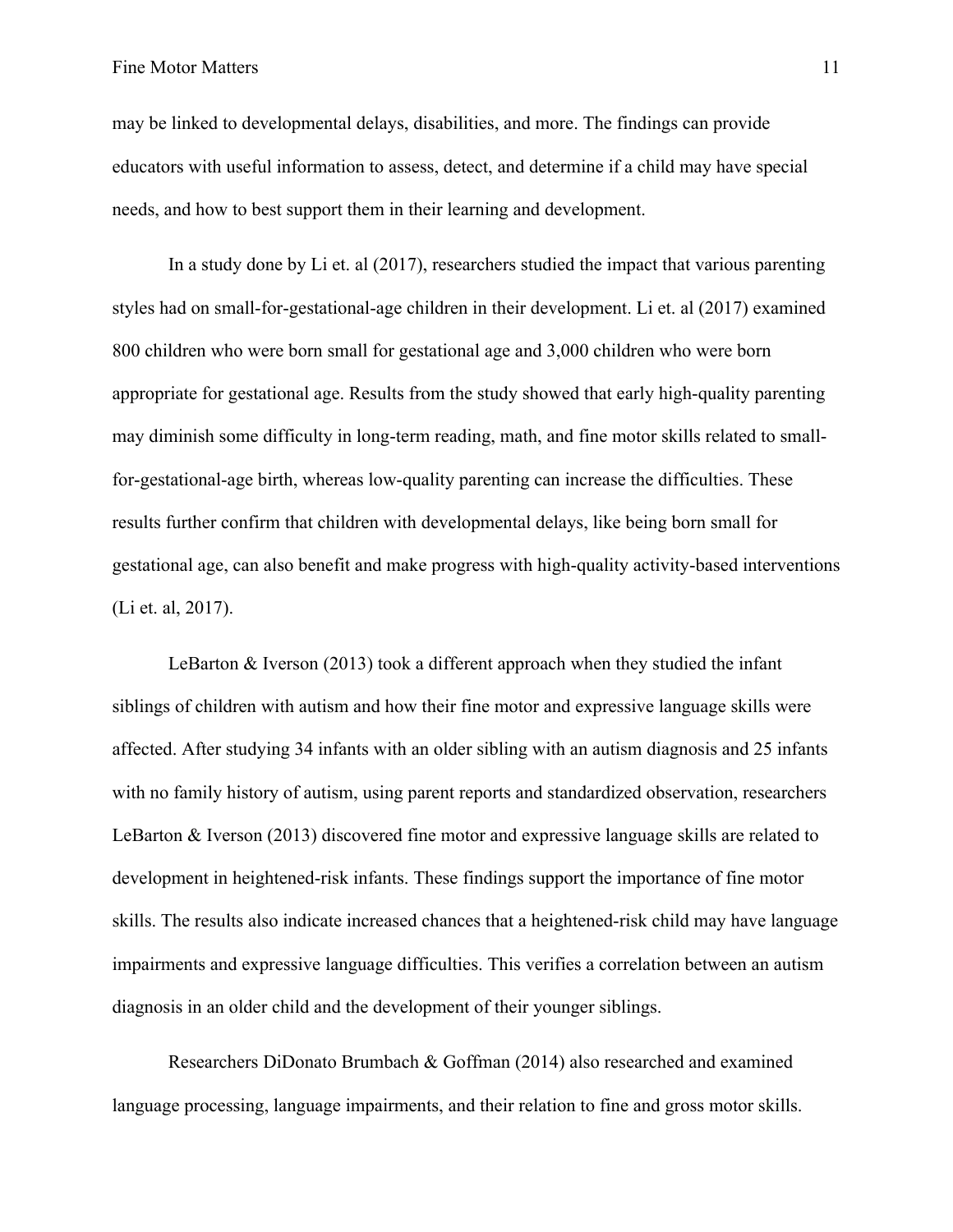DiDonato Brumbach & Goffman (2014) reviewed 11 children with specific language impairments and 12 age-matched peers who were four to six years old. They studied how language production affected a child's gross and fine motor skills. Using perceptual and kinematic analysis, 30-minute experimental sessions, and standardized testing, researchers DiDonato Brumbach, & Goffman (2014) discovered that children with a specific language impairment had significantly lower scores on motor scales than their non-disabled peers. These results are consistent with previous findings that suggest developmental delays and special needs, such as a specific language impairment, negatively impact the fine and gross motor development of young children.

Additional research was done comparing the motor skill performance of preschool children from low socioeconomic backgrounds and their age-matched typically developing peers. Lui, Hoffmann & Hamilton (2017) used quantitative research to study 68 preschool children, ages three to five. 34 of the children came from low socioeconomic backgrounds and 34 children were considered to have typical development and backgrounds. Using the Peabody Developmental Motor Scales-2, Lui, Hoffman & Hamilton (2017) concluded that children with low socioeconomic backgrounds showed significant motor delays compared to their same-aged typically developing preschool children, not from a low socioeconomic background. These results confirm a correlation between motor delays and children with unique and special needs.

In a longitudinal study conducted in Switzerland, 74 children ranging from 63 to 86 months old were involved in a study that researched their developmental outcomes. Researchers Törmänen Minna & Roebers (2018) investigated the differences in cognitive and socioeconomic development and academic achievement between children educated in special education classes and those educated in general education classes. Over the course of three years, Törmänen Minna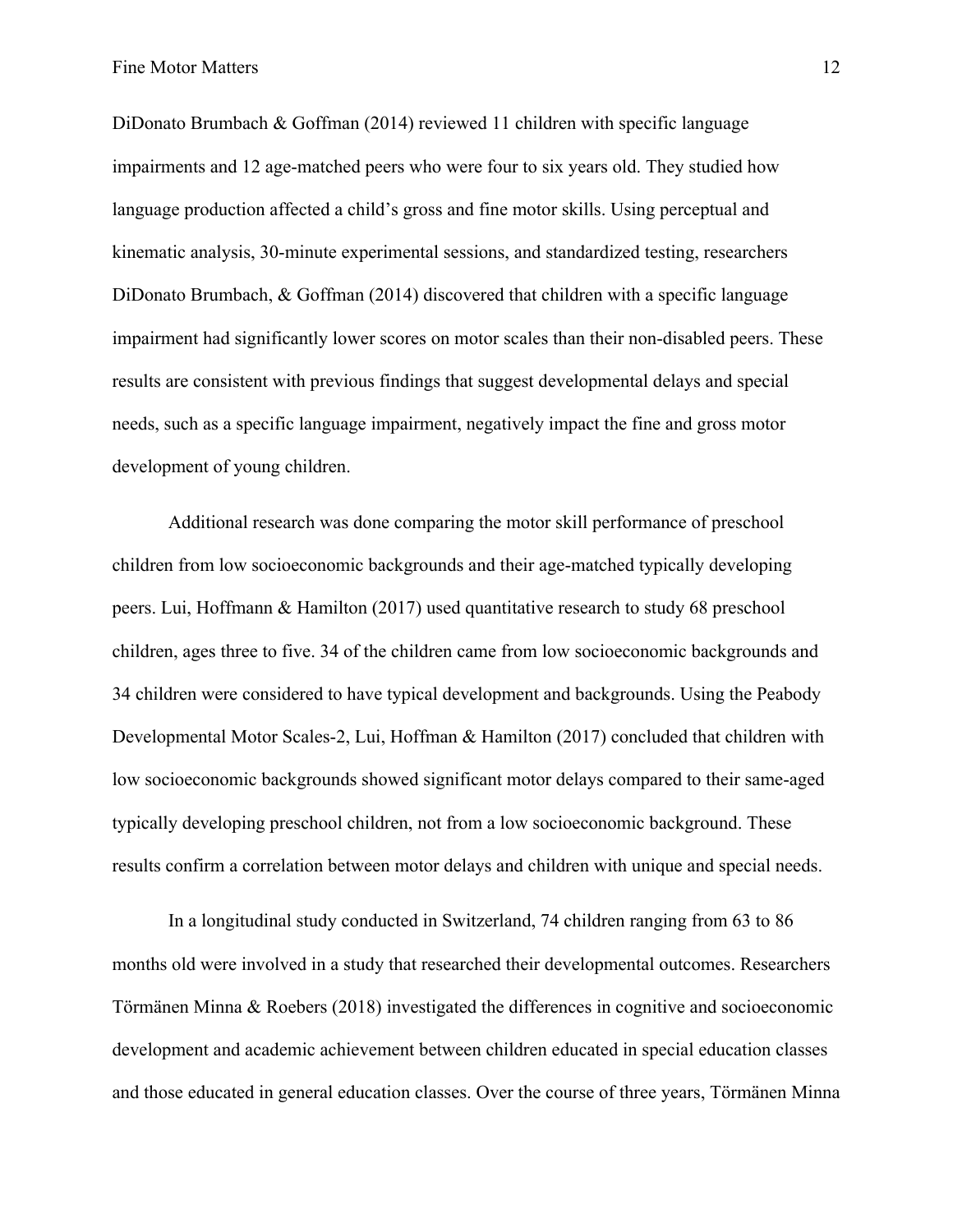& Roebers (2018) concluded that the groups of children showed significant differences while in Kindergarten but only differed in cognitive abilities at the second measurement point three years later. This information also confirms and validates the importance of early identification, intervention services, and the powerful impact they can have on the development of a child.

The research conducted by Li et. al (2017), LeBarton & Iverson (2013), DiDonato Brumbach & Goffman (2014), Lui, Hoffmann & Hamilton (2017), and Törmänen Minna & Roebers (2018) all provide strong evidence to support a correlation between children with varying special needs and a delay in their development, specifically fine motor skills. These results reinforce the need for early intervention and the powerful impact it can have on a child's fine motor skill development.

#### **Fine Motor Skills Related to Writing Skills**

Another area that has been researched concerning fine motor skills is writing skills. A child's ability to write directly correlates to their ability to utilize the small muscles in their hands, wrists, and arms. The research gathered from these studies helps researchers and educators better understand how a child's fine motor skills, or lack thereof, affect their writing skills.

A study conducted in 2013 by Smith et. al (2013) assessed the effects of lined paper, prompting, tracing, rewards, and fading on the handwriting performance of two preschool special education students. The study took place over ten weeks in a self-contained special education public preschool classroom located in the Pacific Northwest. Smith et. al (2013) discovered that providing traceable prompts and slowly fading those prompts based on student performance was successful and productive when teaching preschool children with developmental delays how to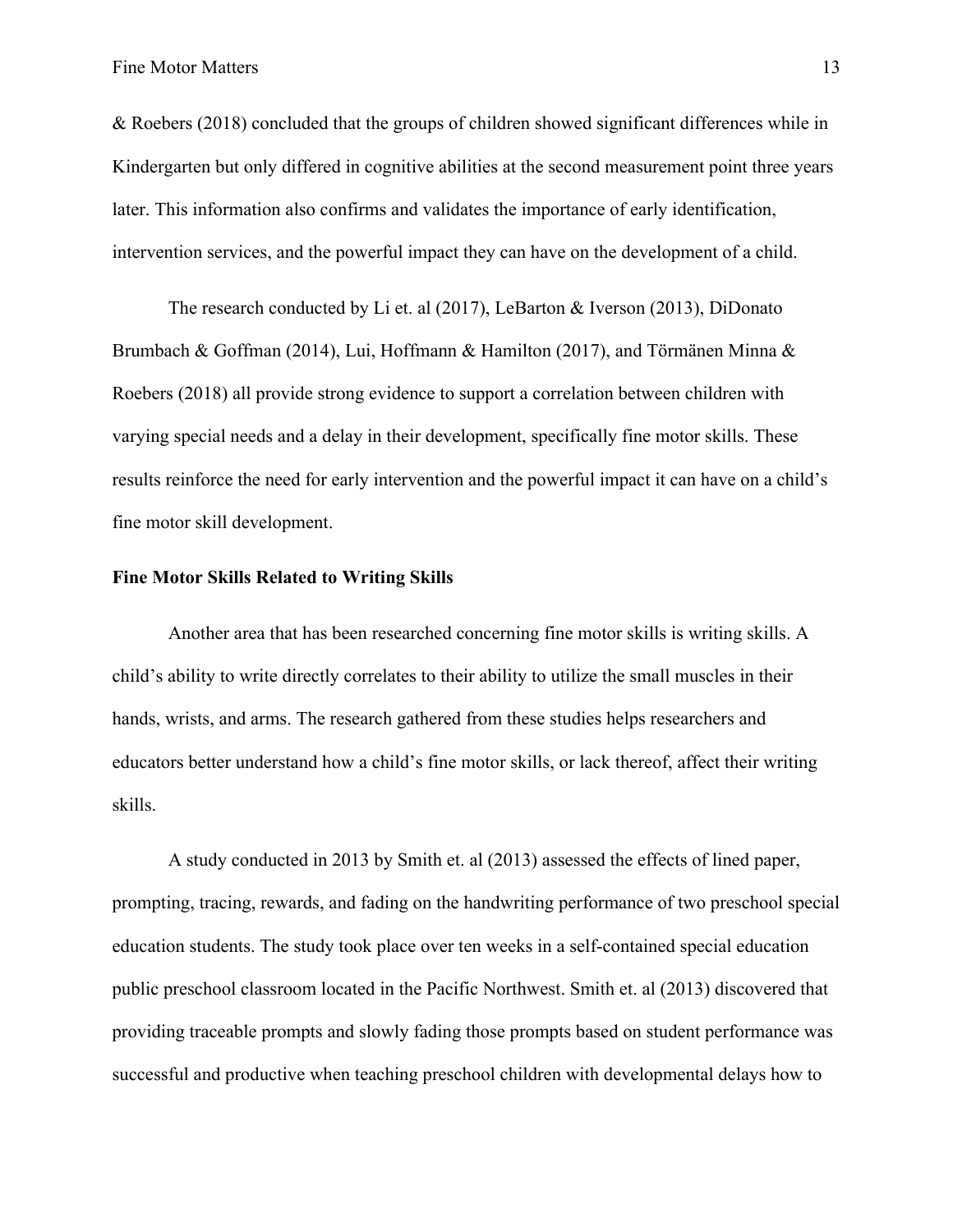write their names. This study further supports the fact that fine motor and writing skills can be improved when given appropriate interventions.

Another recent study about writing skills was completed by Patiño John Fredy et. al (2020), who gathered and collected previous research and articles about motor development, early childhood development, and Information and Communication Technology (ICT) skills. After reviewing forty years of published studies on the topic using qualitative categorization and co-occurrence analysis, Patiño John Fredy et. al (2020) also found that the integration of fine and gross motor skills is meaningful and impactful with the use of Information and Communication Technologies. This aligns with the research done by Smith et. al (2013) confirming the powerful impact that fine and gross motor interventions can have on a child's writing abilities.

Researcher Hall (2016) approached the topic of writing from a different angle, as Hall (2016) studied the best ways to keep preschool students engaged during an interactive writing lesson. Using standardized preschool testing and observation in a preschool classroom, Hall (2016) found that the process of interactive writing is a developmentally appropriate activity that can be used to enhance a child's literacy development in the preschool setting. Although this study doesn't discuss the value of fine motor skills, the preschool GOLD standards break fine motor skills down into two parts; standard 7a. uses fingers and hands, and standard 7b. uses writing and drawing tools (*Objectives for Development & Learning,* 2010). Therefore, one can conclude that writing is an essential and meaningful part of learning at the preschool level, and fine motor skills are necessary for young children to write.

Another recent study conducted in 2019 studied the effects of a physical education-based intervention on 1<sup>st</sup> grade children's fine motor skills. Akin (2019) assessed 104 1<sup>st</sup> grade children in the Kutahya province for ten weeks. Akin (2019) utilized qualitative research to study how an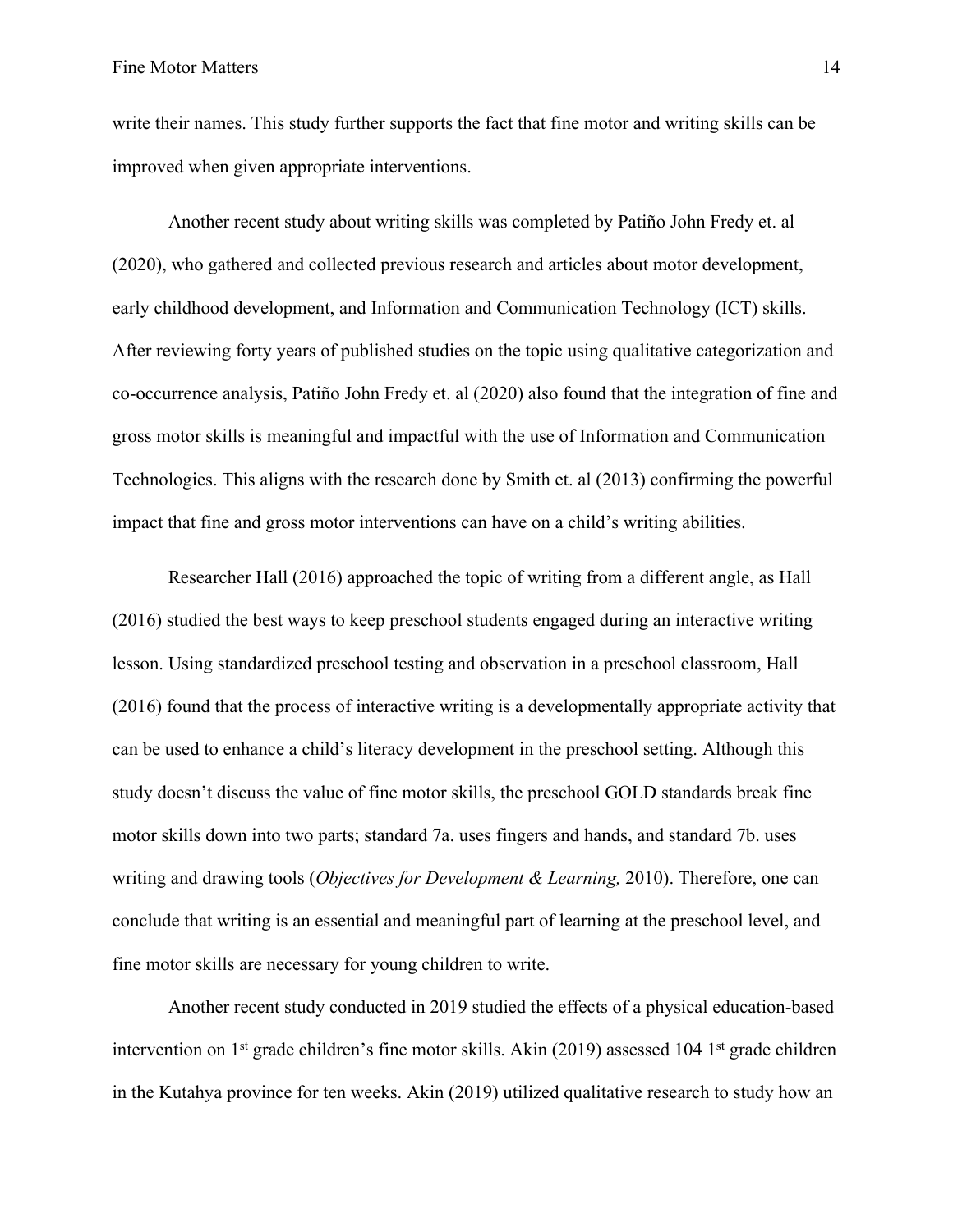intervention of adapted ball control drills affected the children's fine motor and writing skills. The experimental group received an intervention three times a week for 40 minutes each session. Akin (2019) used the Buininks-Oseretsky test of Motor Proficiency second edition to discover that physical education-based intervention programs for small muscle groups positively affect a child's fine motor skill development and thus their interest in writing and schooling. Akin (2019) found a direct correlation between growth in fine motor skills due to the intervention and a positive attitude towards writing in the classroom. This study further supports the strong connection between fine motor skills and writing skills.

In conclusion, Smith et. al (2013), Patiño John Fredy et. al (2020), Hall (2016), and Akin (2019) all took a different approach to researching and studying writing and fine motor skills. However, all the findings have validated the importance of fine motor skills in young children for there to be success in writing skills. Consequently, a child's fine motor skills should be given appropriate and meaningful time, energy, planning, and implementation to help a child reach their fullest potential.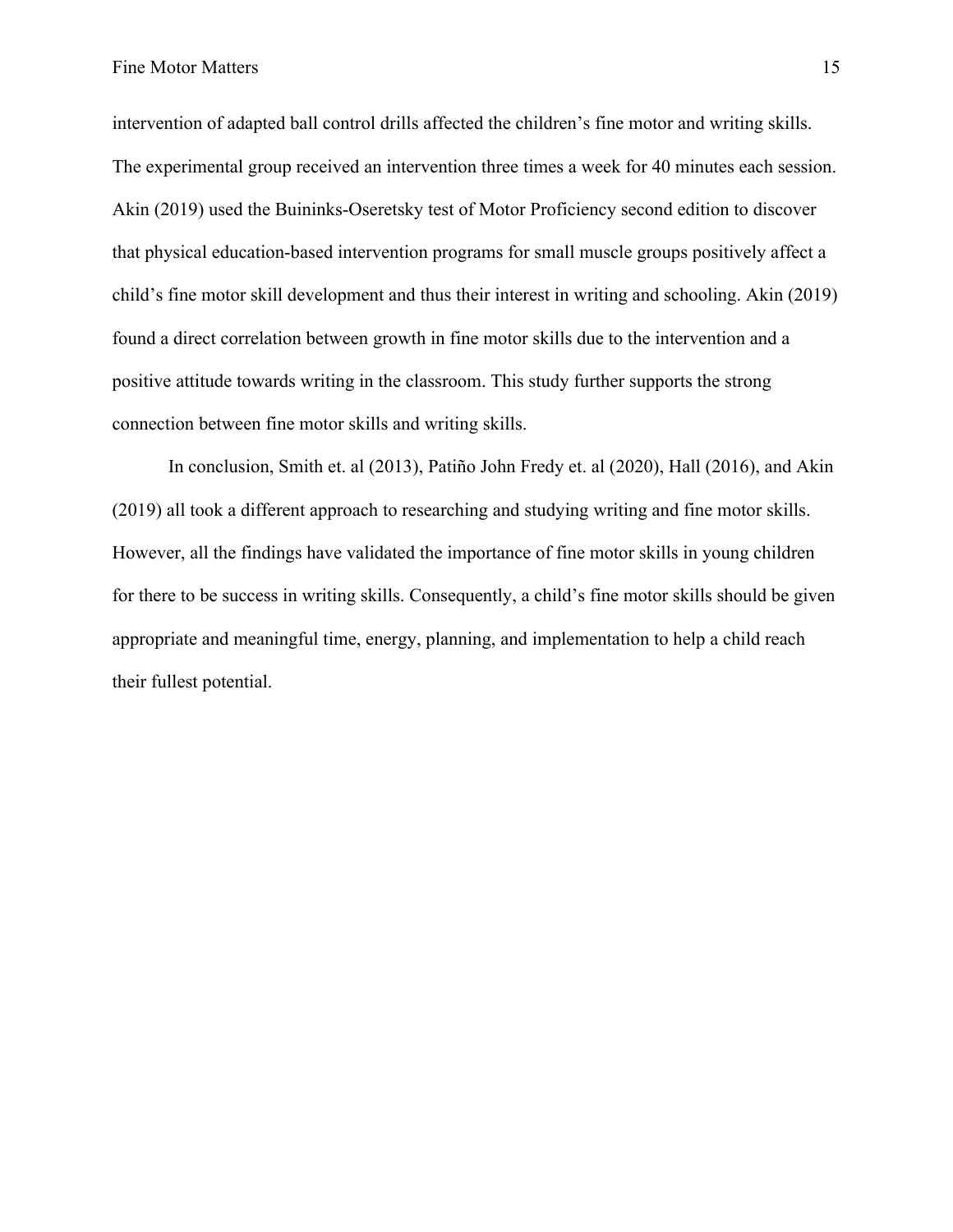#### **School Profile & Baseline**

Rock Valley Community School District is in Rock Valley, IA, which is home to nearly 4,000 residents. It is a small, tight-knit community that is growing and thriving. There is a smalltown atmosphere with plenty to do and see. Rock Valley's city motto is "A place of opportunities." The community contains various businesses, manufacturing plants, and industrial factories that create many jobs for community members. Additionally, there are numerous churches of various denominations. Rock Valley has several parks, walking and biking trails, a campground, golf course, library, pool, and many more recreational activities and attractions. 87.5% of the population in Rock Valley is white, 9.2% is Hispanic, and 3% are various other ethnic groups (Data USA: Rock Valley, IA, 2018).

Within the school district, there are 966 students in grades Preschool through twelfth. The district has two buildings: an early childhood building that houses Preschool and Transitional Kindergarten (TK) students, and an elementary, middle, and high school in a second building. The district's mission states, "The Rock Valley Community School District is committed to providing all students with educational opportunities to achieve their optimum potential in a global society." The school motto is, "Educating Today's Student for Tomorrow" (Rock Valley Community School District). Currently, there is a special bond initiative and proposal for a \$29 million renovation and building plan that would accommodate the growing school population and the need for additional space and upgrades.

According to the Iowa School Performance Profile, Rock Valley Community School District has 58.7% white students, 39.6% Hispanic, and less than one percent representing various other ethnicities. 56% of the population is male and 44% of the population is female. Students with disabilities on an Individualized Education Plan (IEP) make up 10.6% of the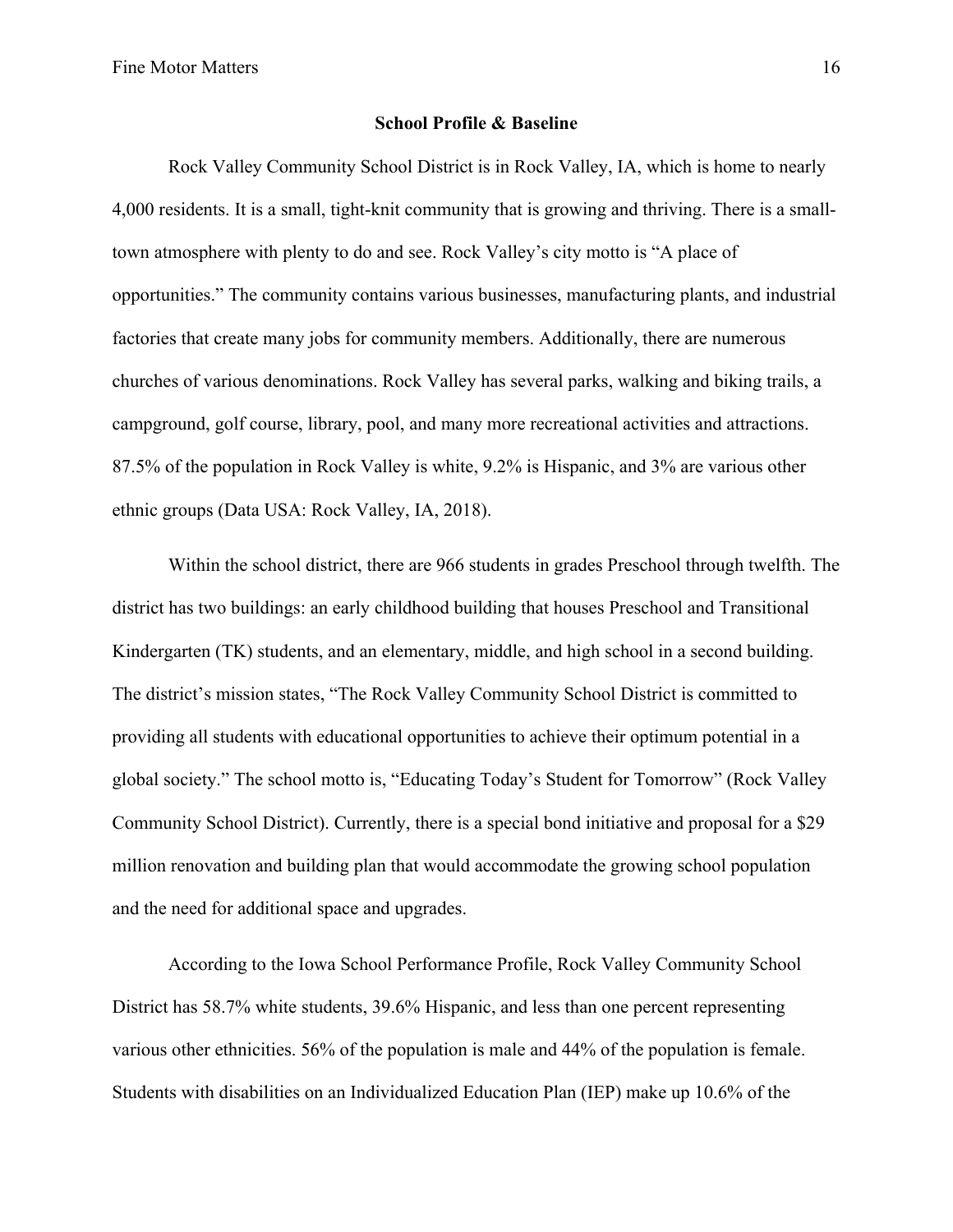student body. Additionally, 26.6% of the population at Rock Valley Elementary school are English Language Learners (ELLs). 45.7% of the elementary students are classified as having low socioeconomic status. Overall, there is a 98.31% graduation rate in four years (Iowa School Performance Profiles).

The overall performance by Rock Valley Elementary School is noted as commendable. Rock Valley Elementary School received 59.73 out of 100, with a state average of 54.94 on the state school profile. The comprehensive status is met, the targeted status is met, and there is not Every Student Succeeds Act (ESSA) support required (Iowa School Performance Profiles).

In the most recent Iowa Statewide Assessment of Student Progress (ISASP) assessments, 38% of ELL students were proficient in math, compared to the 45% of non-ELL students who were proficient. For English Language Arts (ELA), 15% of ELL students were proficient, and 52% of non-ELL students were proficient. 29% of students on IEPs were proficient in math, while 45% of students not on an IEP were proficient. For ELA, 0% of students on an IEP were proficient, and 50% of students not on an IEP were proficient. 49% of males were proficient, while 38% of females were proficient in math. In ELA testing, 49% of males were proficient, while 41% of females were proficient. In math, 40% of whites were proficient, 44% of Hispanics were proficient, and 100% of the Asian population was proficient. For ELA, 55% of white students were proficient, 30% of Hispanic students were proficient, and 100% of the Asian population was proficient. For math, 44% of students receiving free and reduced lunches were proficient, and 100% of students not receiving free and reduced lunches were proficient. In ELA, 44% of students receiving free and reduced lunches were proficient, while 100% of students not receiving free and reduced lunches were proficient (Iowa School Performance Profiles).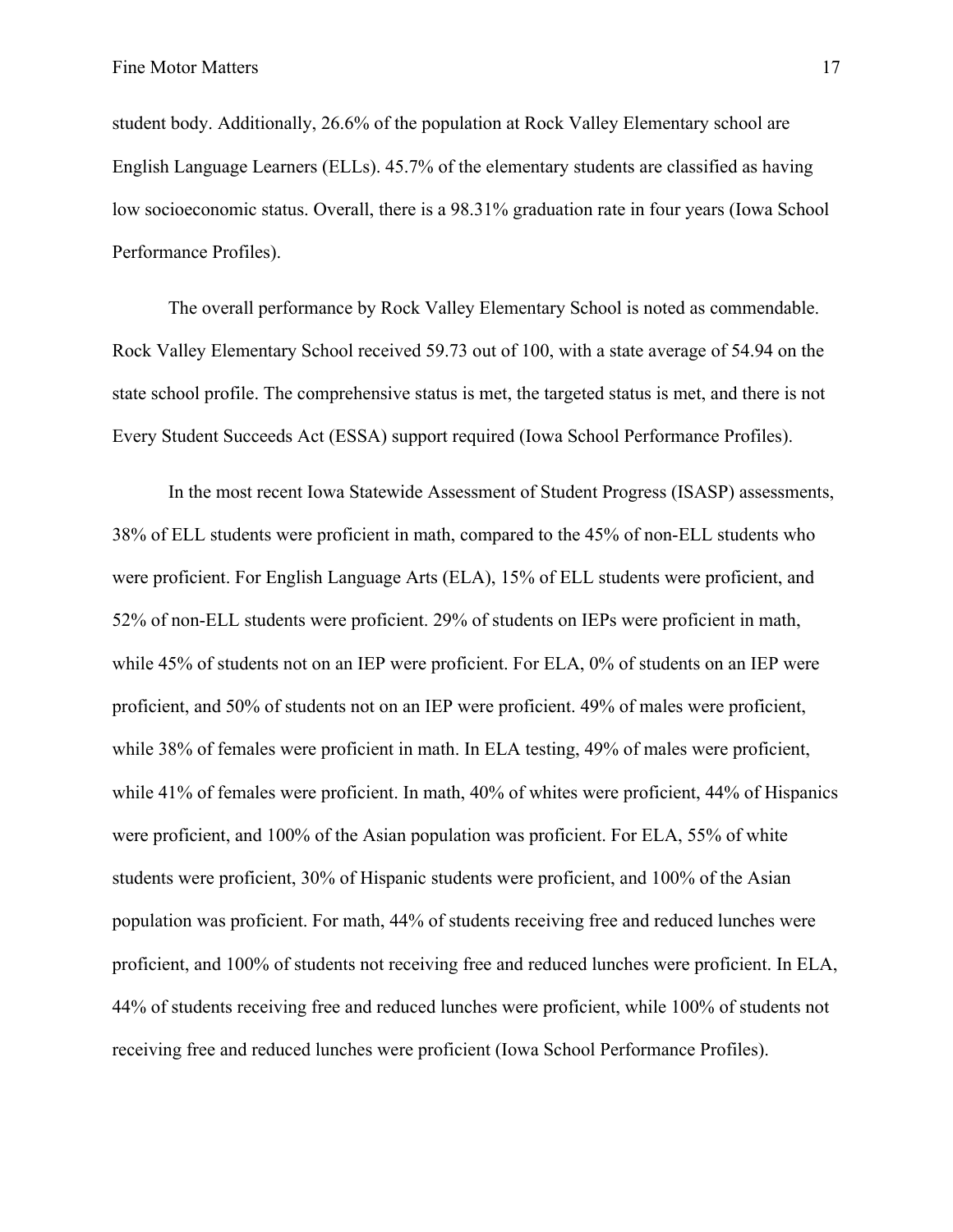Students within Rock Valley Community School District follow the Iowa Common Core Standard for each grade level, except for Preschool. Preschool students follow the GOLD teaching standards. The elementary school, grades Kindergarten through fifth, follow the GoMath curriculum. There is not a specific English Language Arts curriculum that is used within the school district. Currently, the elementary school is in the process of researching, selecting, and adopting a new ELA curriculum for the upcoming school year. Although there is not a curriculum director, a curriculum committee has been formed to select an elementary ELA curriculum.

The district has three instructional coaches who work alongside and coach educators to reach their highest potential as teachers. The coaches and teachers work together to best meet the learning needs of students within the district. Instructional coaches are available for teachers to book throughout the day for co-teaching opportunities, one-on-one conferencing, and more. Teachers are required to meet with an instructional coach at least three times a year, but they are encouraged to meet more frequently.

Assessment is a vital part of the education system at Rock Valley Community School District. Students in grades Transitional Kindergarten through fifth are assessed three times a year according to the Functional Analysis Screening Tool (FAST) assessment. If students fall below the statewide benchmark, they are progress-monitored weekly. Additionally, the ISASP assessments are used to assess students in grades three through eleven. Preschool students are assessed using the GOLD assessment system. Fine motor skills are assessed in grades Preschool and Transitional Kindergarten using the GOLD standards and a scoring report card system. The results from the various assessments are then reviewed by the administration, instructional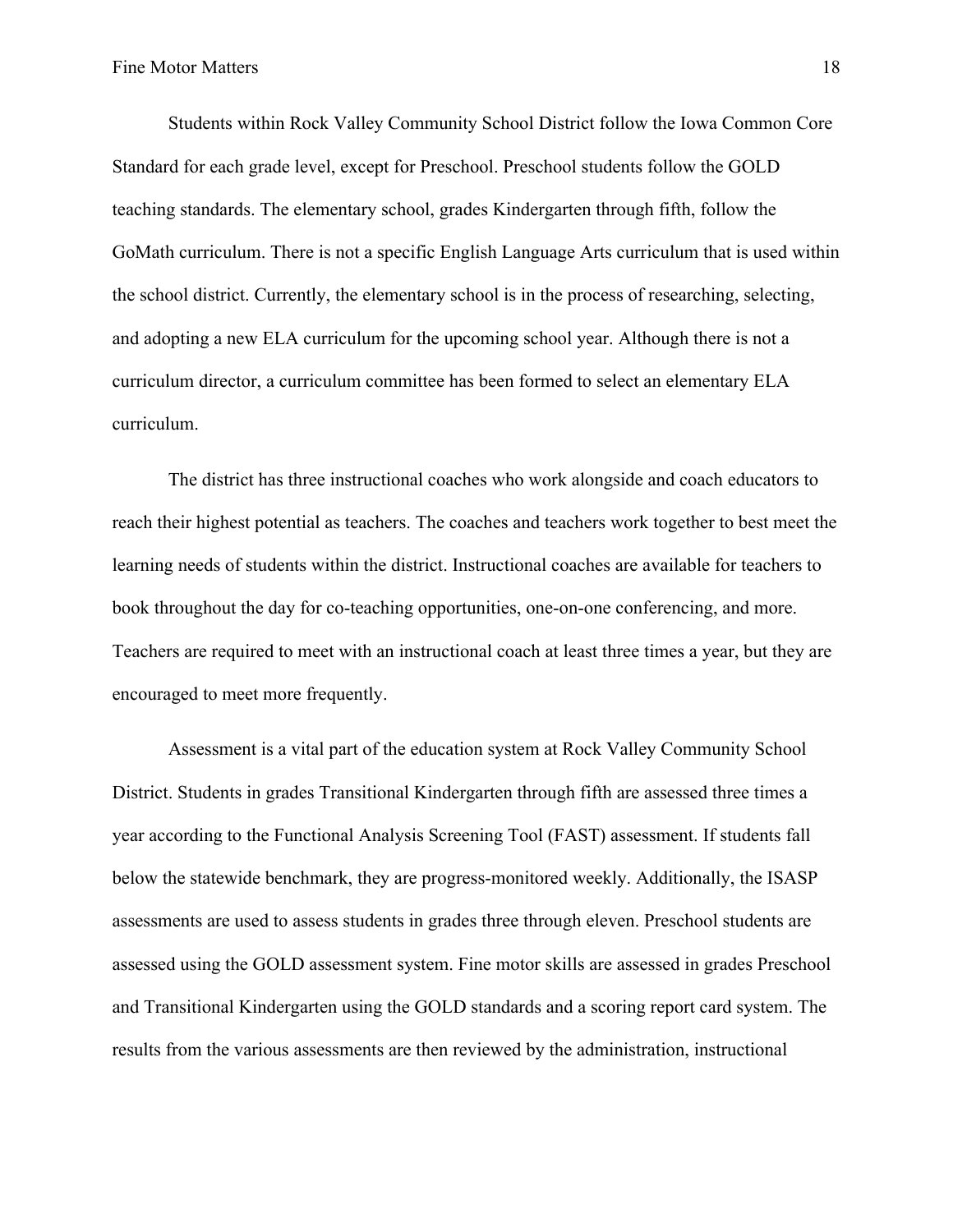coaches, and teachers. From there, changes and modifications are made to instructional practices to best meet the needs of students.

Each year, the school district requires that educators attend planned professional development days throughout the school year. These opportunities include full and half-day sessions. The first Wednesday of each month is an early-release day for students, providing teachers with the opportunity to meet, plan, collaborate, and develop as professional educators. Teachers are also required to complete a Professional Learning Plan each year that addresses a professional learning goal they have for the school year. The Professional Learning Plan is reviewed and assessed by instructional coaches and administration three times a year.

At Rock Valley Community School District, parents are invited to be partners in their child's education process. Parents, families, and guardians are welcome to attend parent-teacher conferences twice a year. Additionally, the elementary school uses the site "Seesaw" for grades Preschool through second and "Remind" and Google Classroom for grades third through fifth to communicate with families. Early childhood and elementary teachers also send home weekly newsletters informing parents of school and classroom news, learning objectives, reminders, etc. Throughout the school year, families are also invited to various school activities like open houses, family fun nights, musical programs, sporting events, art shows, book fairs, etc. To support the high population of non-English speakers, the school has several translators readily available for parents and families to communicate and make the connection between home and school.

The Rock Valley Community School District is a growing and thriving community that continues to challenge and push staff and students to reach their highest potential. However, like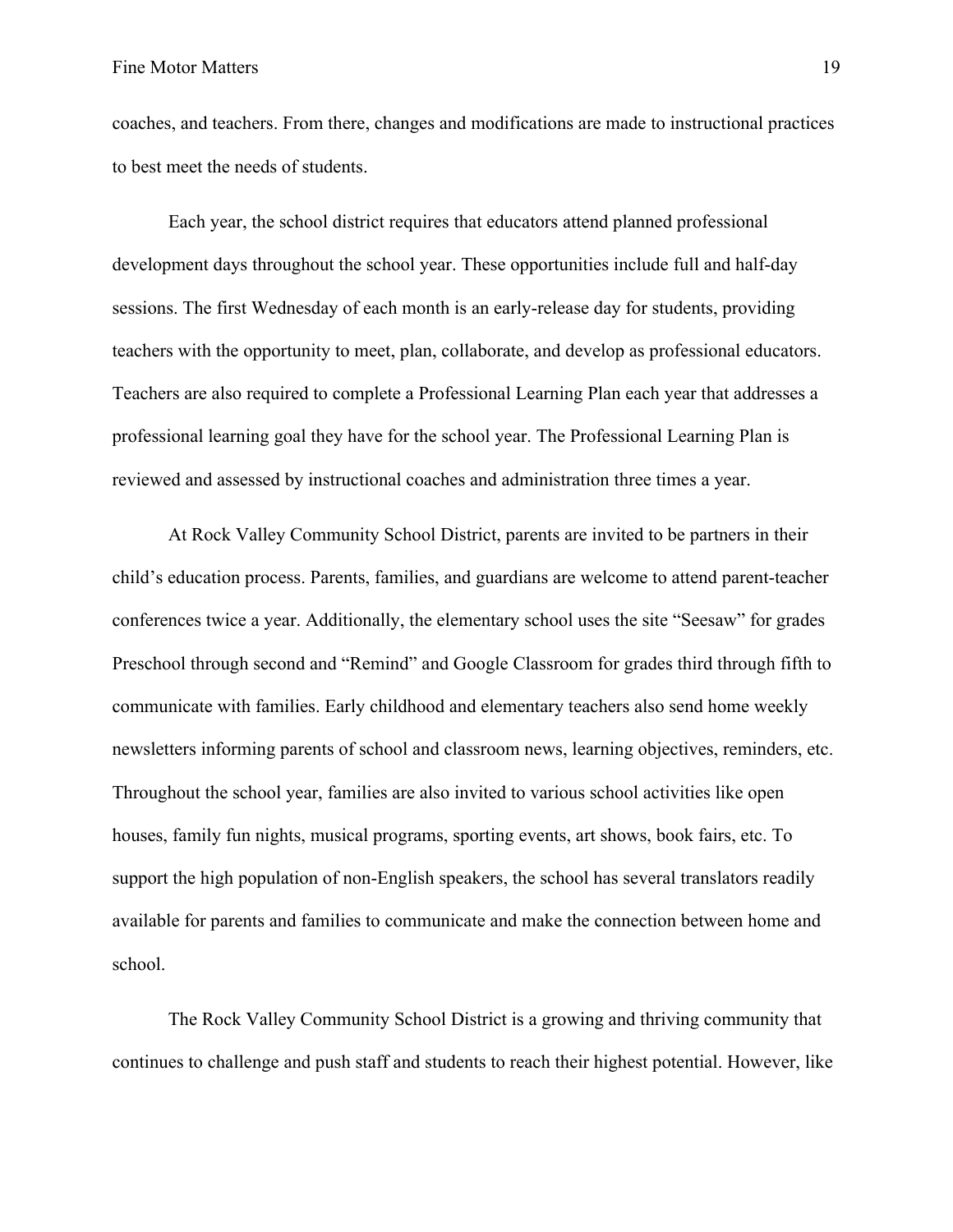all districts, some areas could use improvement. One specific area that could use some attention and refining is the area of fine motor skills at the early childhood level.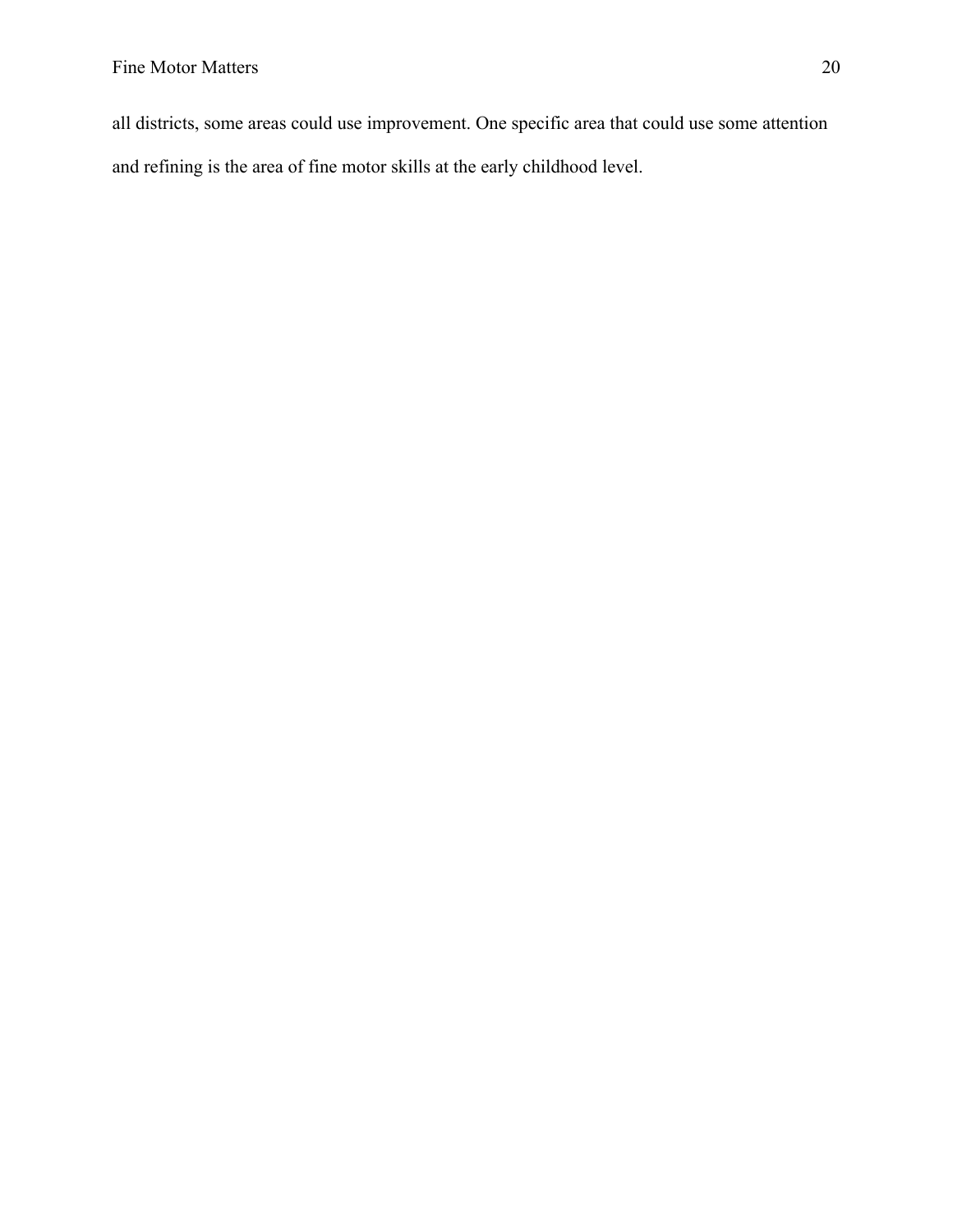#### **Needs Assessment**

Based on the information shared previously, Rock Valley Community School District's curriculum and instruction could use some improvement. Within the elementary school, there is a lack of curriculum in several areas. Additionally, there is no consistency or accountability regarding what is being used and taught during instructional time within grade levels and classrooms.

Two areas that do not have a uniform curriculum within the elementary school are, English Language Arts and fine motor skills. According to the Common Core Standards, "The skills and knowledge captured in the ELA/literacy standards are designed to prepare students for life outside of the classroom" (*English Language Arts Standards,* 2022). Therefore, ensuring that students are being instructed appropriately for each grade level to master the ELA/literacy standards is essential. A school-wide English Language Arts curriculum that is aligned with the standards would ensure that this would happen.

Fine motor is another area of development that is not uniformly being taught within Rock Valley Elementary School. According to the Iowa Early Learning Standards, "These skills provide the basis for handwriting and other small motor skills needed for success in daily life and school. Adults can support the development of small motor skills by providing a variety of ageappropriate materials and many opportunities for play and exploration" (*Iowa Early Learning Standards*). Although fine motor skills are part of the state and national learning standards, there is no consistent implementation or purposeful teaching of these skills within the classrooms at Rock Valley Elementary School. While looking at the assessments administered at Rock Valley Elementary School, the only grade that routinely assesses fine motor skills is preschool. Students in Preschool are assessed on their fine motor skills using the GOLD assessment.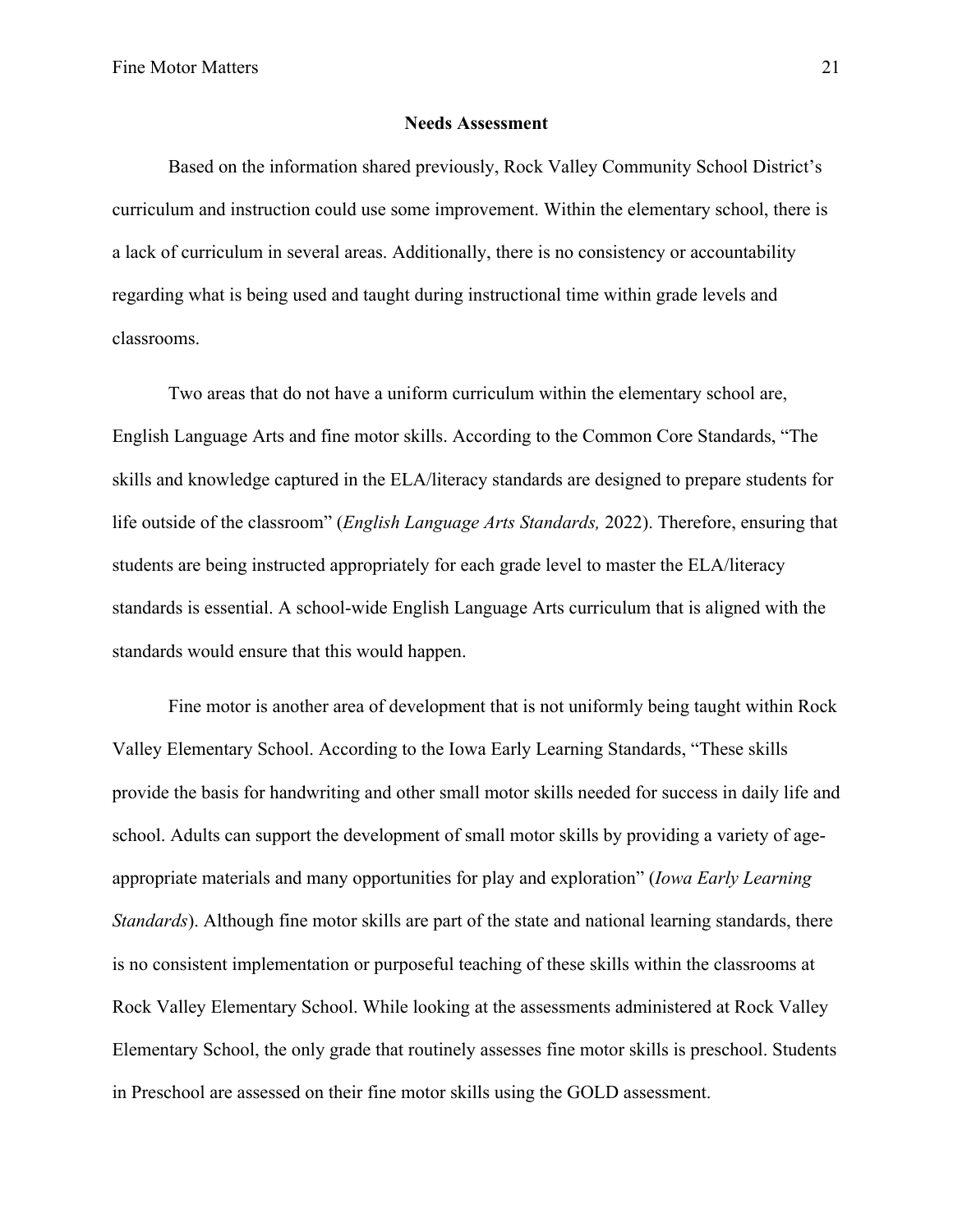To guarantee that students are meeting the fine motor skill development standards, a fine motor program needs to be implemented. A fine mine motor program would include incorporating planned, meaningful, and age-appropriate activities that support and foster the growth and strengthening of students' fine motor skills. The following plan will address the data and action plan to successfully implement a fine motor program for grades Preschool through Kindergarten at Rock Valley Elementary School.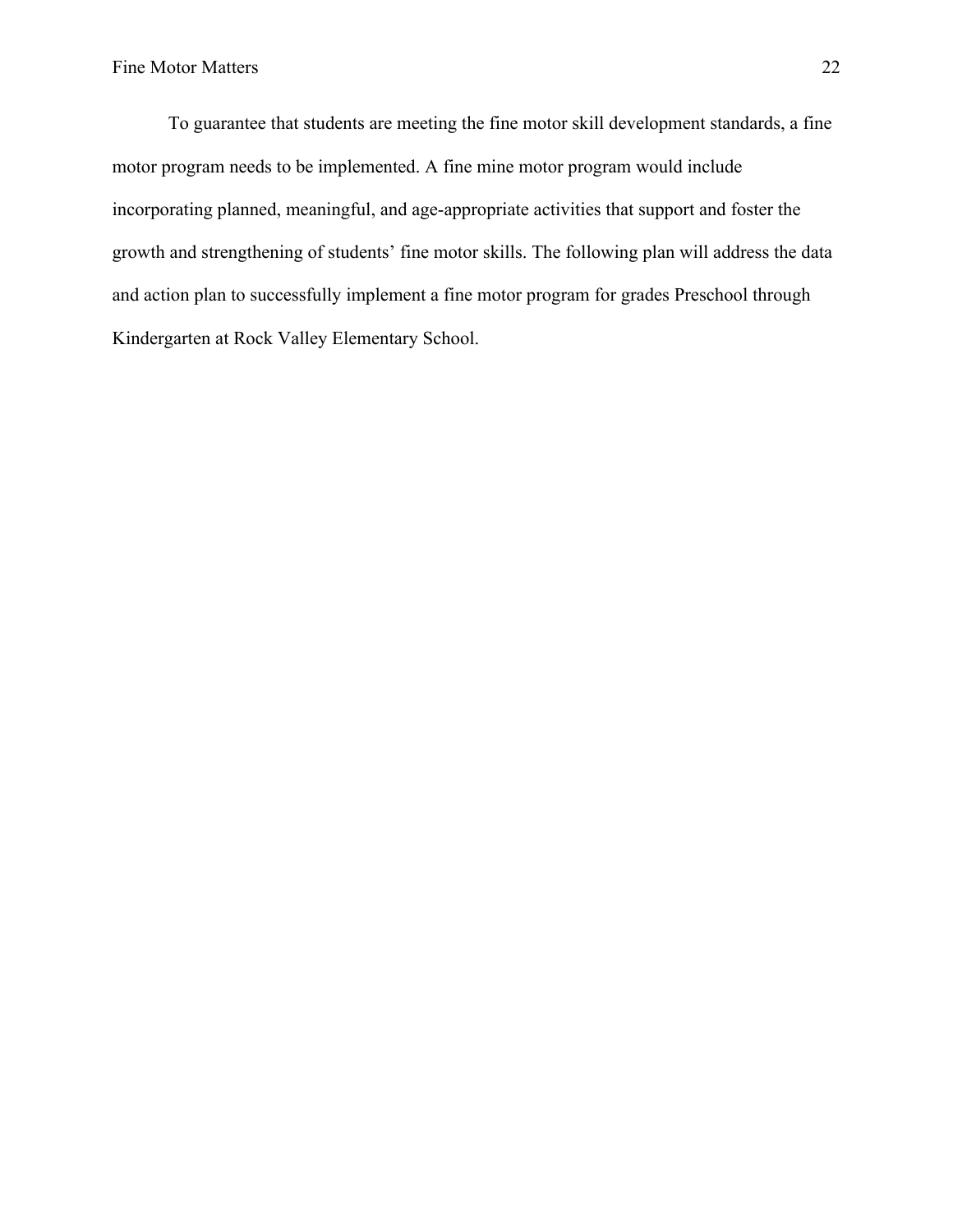#### **School Data & Analysis**

Fine motor data was collected in March of 2022 for students in grades Preschool, Transitional Kindergarten, and Kindergarten at Rock Valley Elementary School. Each classroom teacher for grades Preschool through Kindergarten was sent a document to fill out assessing each student in their classroom on their fine motor skills. Preschool through Kindergarten teachers were also sent a document that included the GOLD objective 7a. "Uses fingers and hands" (Teaching Strategies, 2010), as well as objective 7b. "Uses writing and drawing tools" (Teaching Strategies, 2010). The teachers were instructed to rate each student in their classroom according to the GOLD scale provided. Additional information was provided to inform the teachers about the colored bands below each rating indicating the developmental age level for each stage a child may go through as they progress on the objective. For reference, the blue band is typical development for four-year-olds (Preschool) and the purple band is typical development for fiveyear-olds (Transitional Kindergarten and Kindergarten). The GOLD objectives, descriptions, and ratings are provided in the image below.

#### **Figure 1**



*GOLD Teaching Standards 7a. & 7b*.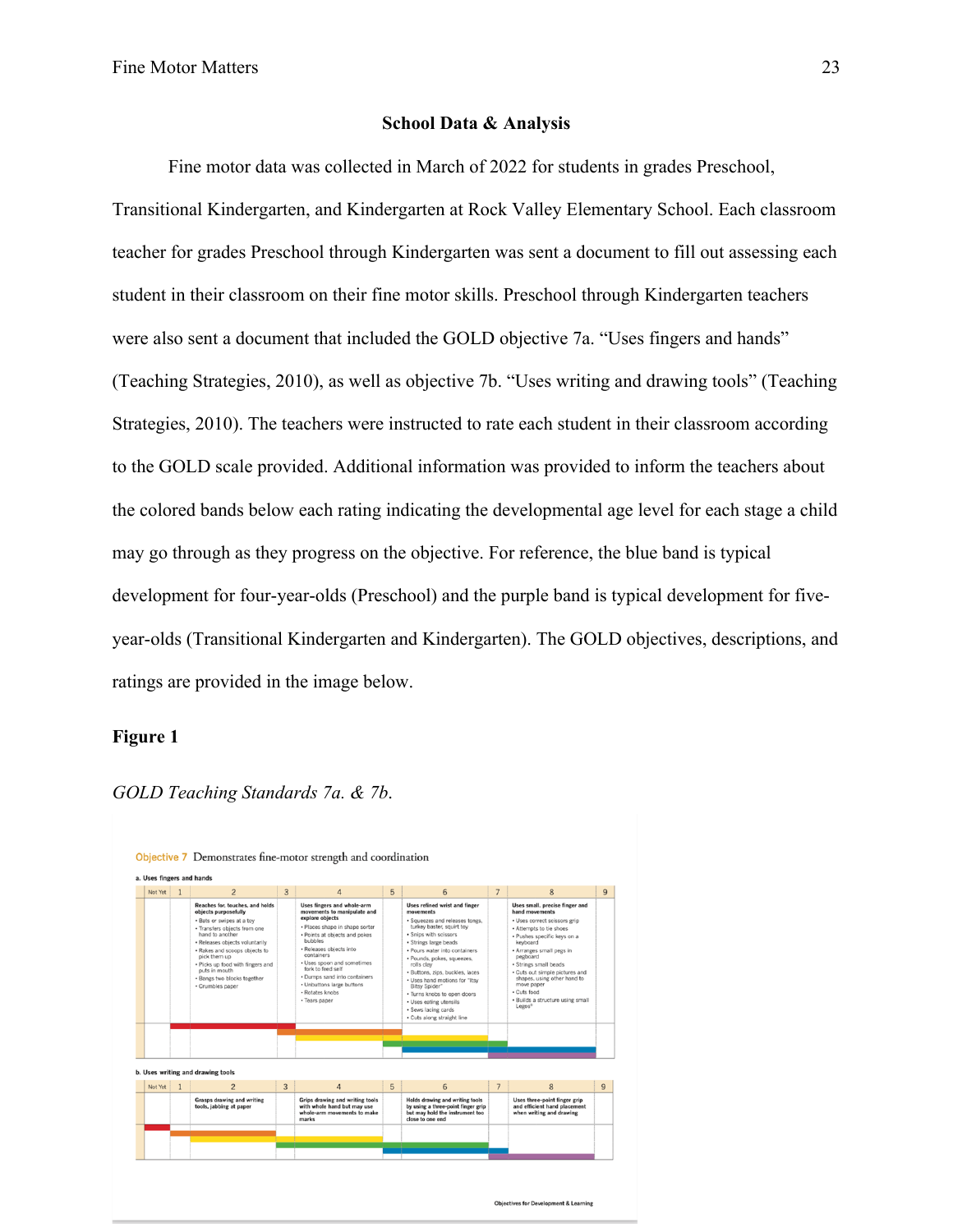The data that was collected is displayed in Figure 2 below. Each grade level and objective has been broken down into separate pie charts. The blue represents the students who met the standard, and the orange area represents the students who scored below the standard for their age/grade level. At the Preschool level, 7% of students fell below the benchmark for objective 7a. Similarly, 7% of students also did not meet standard 7b. For Transitional Kindergarten students, 4% of students did not meet the benchmark for objective 7a., while a large 35% of students did not meet the standard for objective 7b. Kindergarten had 15% of students who did not meet the benchmark for objective 7a. and 16% of students who did not meet the standard for objective 7b.

#### **Figure 2**







## *Preschool Fine Motor Data*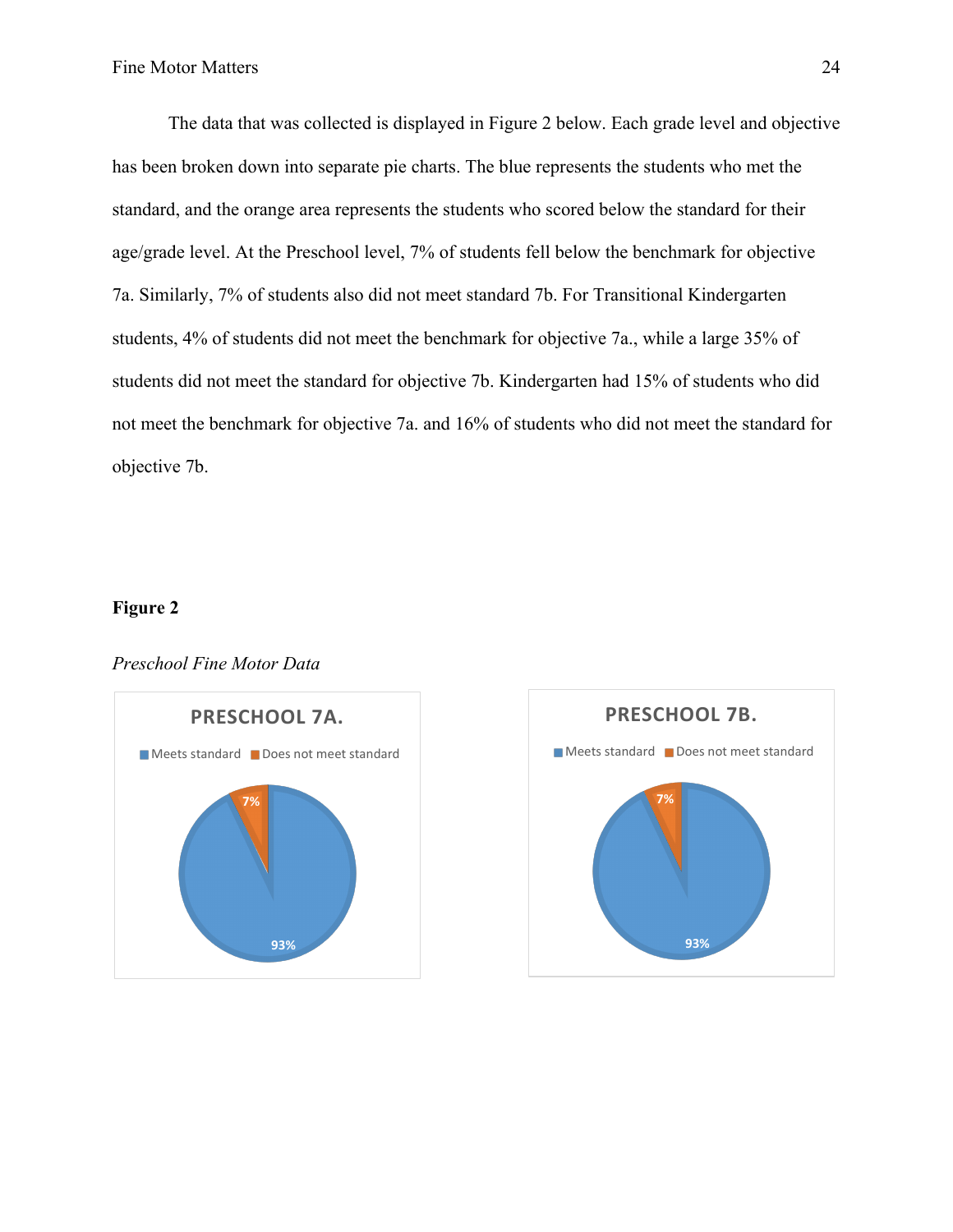### Fine Motor Matters 25

## **Figure 3**

### *Transitional Kindergarten Fine Motor Data*





## **Figure 4**

*Kindergarten Fine Motor Data*



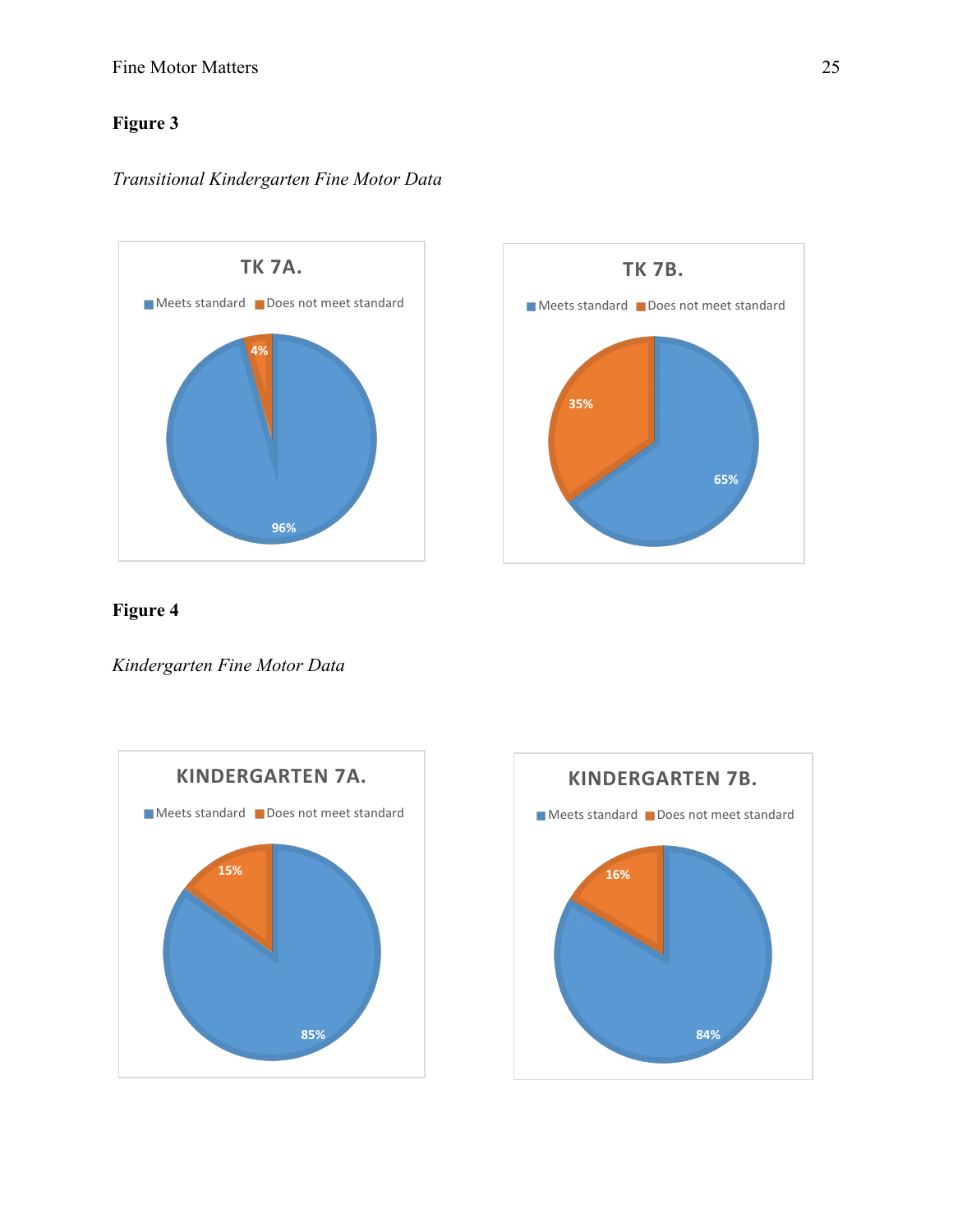This data reveals several things about the fine motor skills of students in grades Preschool through Kindergarten at Rock Valley Elementary School. First, the data indicates that there is approximately 7% of students in grades Preschool through Kindergarten that do not meet objective 7a. "Uses fingers and hands" (Teaching Strategies, 2010). Additionally, there is approximately 11% of Preschool through Kindergarten students who do not meet objective 7b. "Uses writing and drawing tools" (Teaching Strategies, 2010). These statistics show that fine motor skills are an area of weakness for early childhood students at Rock Valley Elementary. The greatest weakness appears to be objective 7b., as 23 Preschool through Kindergarten students do not meet the expected grade/age level standard. Although the scores are not outstanding, there were fewer students who did not meet the benchmark for 7a. Additional assessments could be performed to look at fine motor skills more in-depth. A fine motor assessment that breaks down skills even further is the PDMS-2 (Peabody Developmental Motor Scales 2nd Edition). Administering the PDMS-2 to each student would provide additional information about a child's fine motor skills and possibly identify more specific areas of weakness and strength.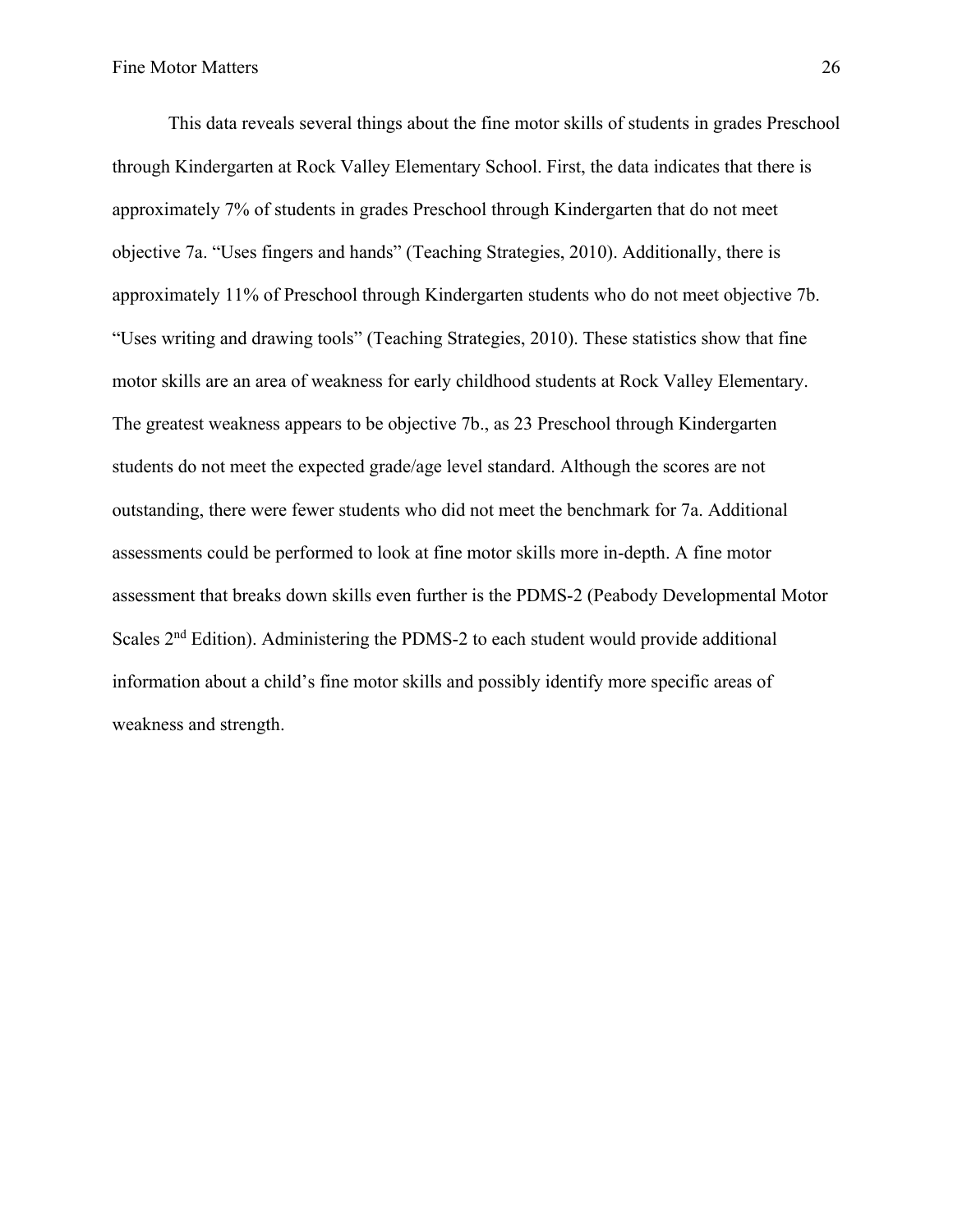#### **Action Plan**

Based on the information and data collected from Preschool, Transitional Kindergarten, and Kindergarten teachers at Rock Valley Community School, action needs to be taken to improve fine motor skills at the early childhood level. The detailed steps to implement a fine motor program for grades Preschool through Kindergarten are outlined below. If implemented correctly and consistently, the fine motor skills of students within the Rock Valley Community School District should significantly improve.

Before the action plan, it is important to identify research-based strategies that lay the foundation for the plan. These strategies will be applied and embedded throughout the plan. To begin, one of the most valuable strategies applied to the action plan is that the implementation of the fine motor program begins at the Preschool level. Researchers Memisevic & Hadzic (2013) found that the early childhood years of a child's life are critical in the development of their fine motor skills and future academic success. Jasmin et al. (2018) also researched young children's development and discovered that young preschool children are capable of growth in the area of fine motor skills when given age-appropriate activities. This research was influential when determining at what age to begin implementing the fine motor program. Another research-based strategy that has been incorporated into the plan to improve fine motor skills at Rock Valley Elementary is the value and importance of making fine motor activities fun, engaging, and ageappropriate. This strategy was evident throughout the work of many researchers, and it was influential when determining the program that will be implemented. This ensures that the program includes age-appropriate and appealing activities for young learners.

The first step in increasing fine motor skills at Rock Valley Elementary is educating the Preschool through Kindergarten teachers about child development, fine motor skills, and sharing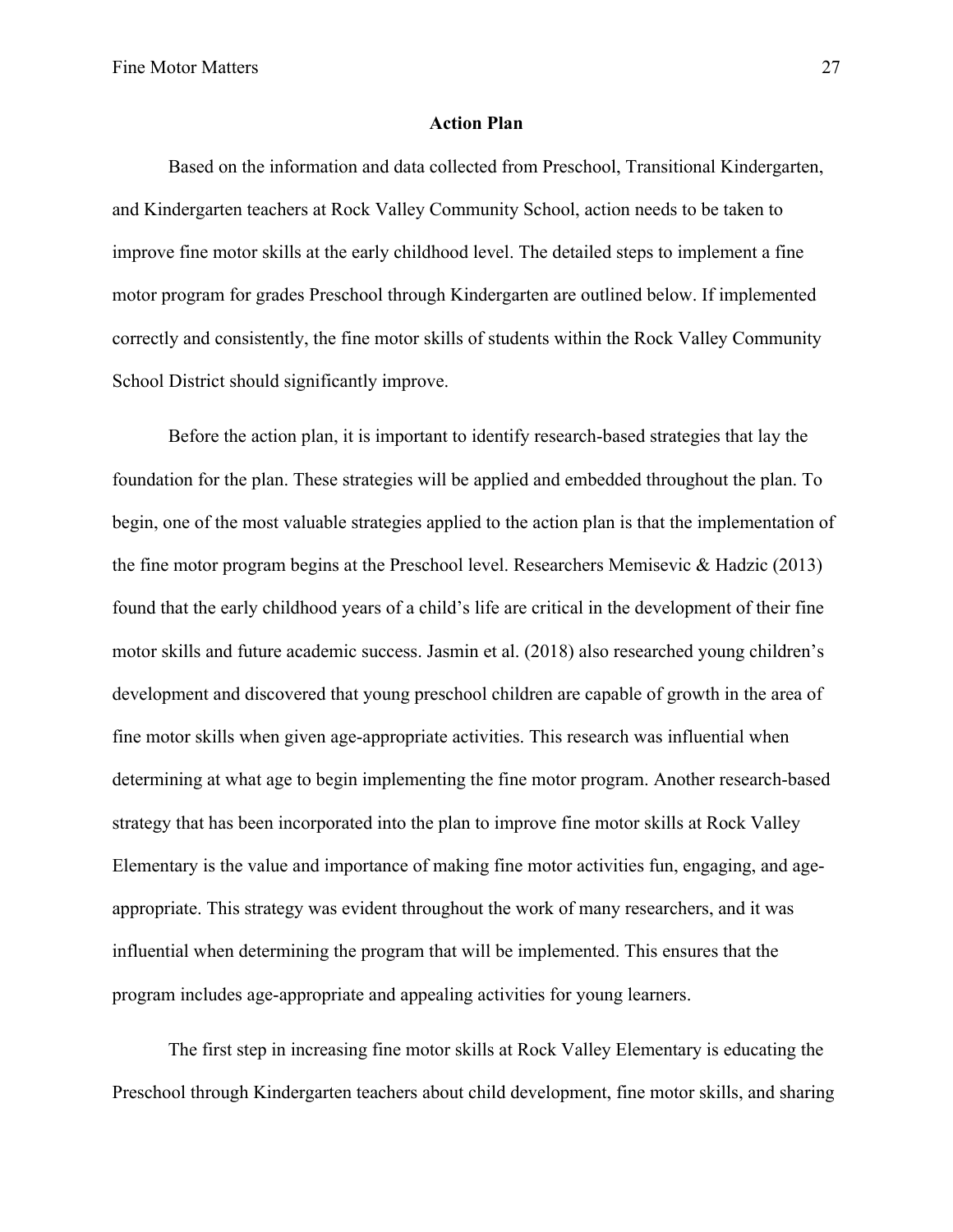the data and information collected about the fine motor skills of students from Rock Valley Elementary. This step is essential in ensuring that the educators understand what fine motor skills are, how they impact a child's development, and the need for strengthening these skills at Rock Valley Community School District. This information could be presented to educators through a presentation during professional development, ensuring that there is also time allotted for discussion and questions.

Next, educators teaching grades Preschool through Kindergarten would need to be introduced to and educated on the fine motor program they are being asked to implement. This could also be done during a professional development time where administration and curriculum coordinators explain and model the process and implementation of the fine motor program. It would be essential that copies of the program have been made for each teacher and example activities with materials are available for educators to view and manipulate. Following the meeting, teachers would be provided work time to create and assemble the fine motor activities for their classrooms.

At the start of the school year, educators would be asked to perform a fine motor assessment on their students to gather data about their fine motor skill level. After the trainings and pre-assessment, educators would be expected to implement the fine motor program for grades Preschool, Transitional Kindergarten, and Kindergarten. The program that will be implemented is the "Morning Work Tubs" created by Marsha McGuire. These tubs contain fine motor activities that will be put together by teachers using the resources downloaded from the document. Each teacher can choose which activities they would like to use according to the individual and unique needs and skills of the students within their classroom. Activities within the program utilize tools such as tongs, play-doh, clothespins, etc. to focus on strengthening fine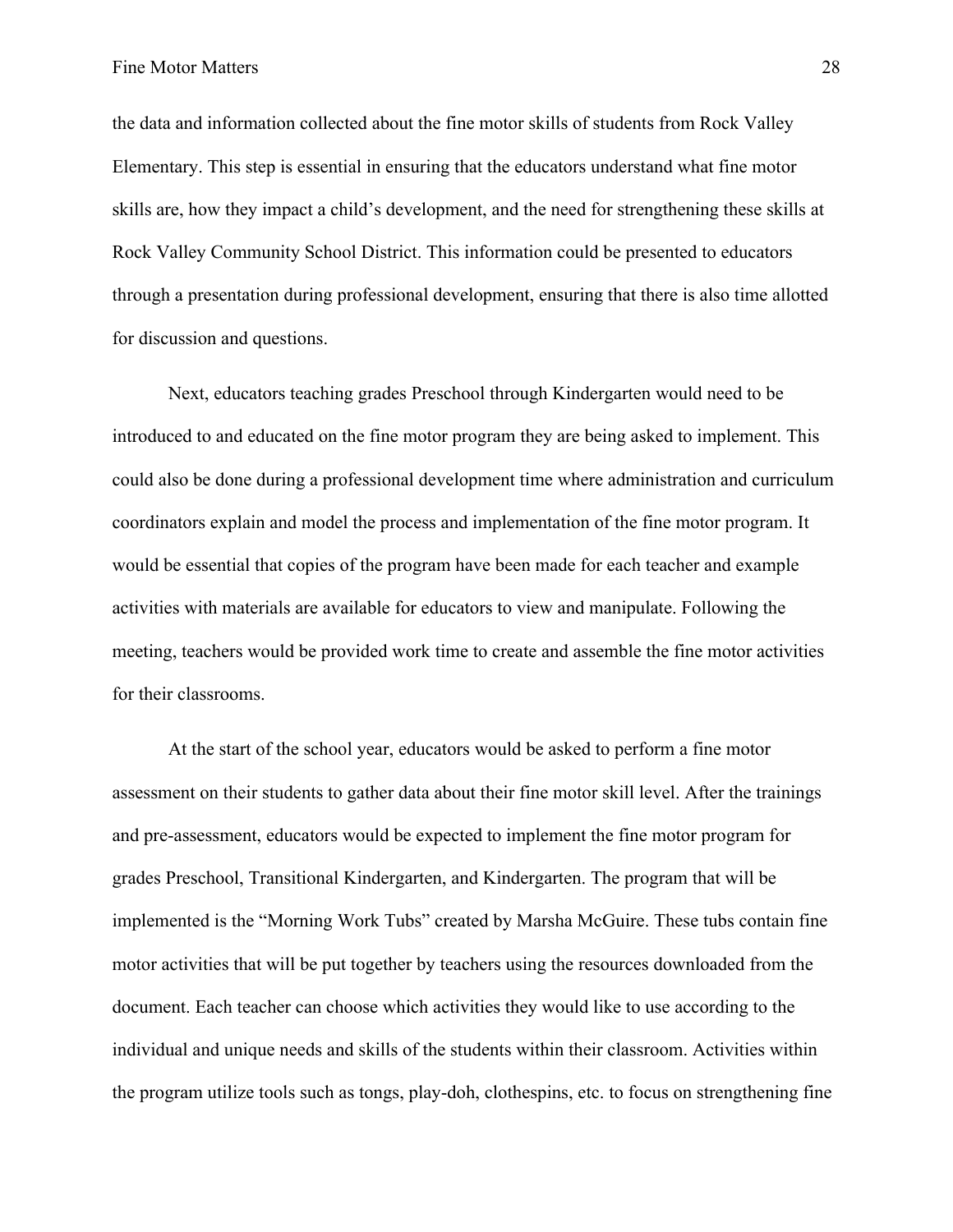motor muscles. During arrival time, students work together with a partner on the activity inside the tub. This could be anywhere from five to fifteen minutes. Each month, the activities and materials in the tubs are switched out to keep students engaged with new materials. Every month, students would also be assigned a new partner to work on their tub with. These activities would be expected to be implemented consistently every day throughout the school year.

Three meetings with educators, administrators, and educational coaches would be held throughout the school year. These meetings would be a time for teachers to collaborate, ask questions, share how things are going, etc. with the fine motor program that they are implementing. At the end of the school year, teachers would be asked to perform a fine motor post-assessment for the students in their classroom. Figure 5 below is an example timeline of what implementing the fine motor program may look like at Rock Valley Elementary School.

#### **Figure 5**

| Date                    |                                               |
|-------------------------|-----------------------------------------------|
| <u>August 10th</u>      | Inservice about fine motor skills and data at |
|                         | Rock Valley Community School District         |
| August $13th$           | Inservice about fine motor program and work   |
|                         | time                                          |
| August 25 <sup>th</sup> | Fine motor assessment for Preschool through   |
|                         | Kindergarten students                         |
| September               | Begin fine motor program implementation       |
| October                 | Fine motor program check-in                   |

#### *Sample Implementation Timeline*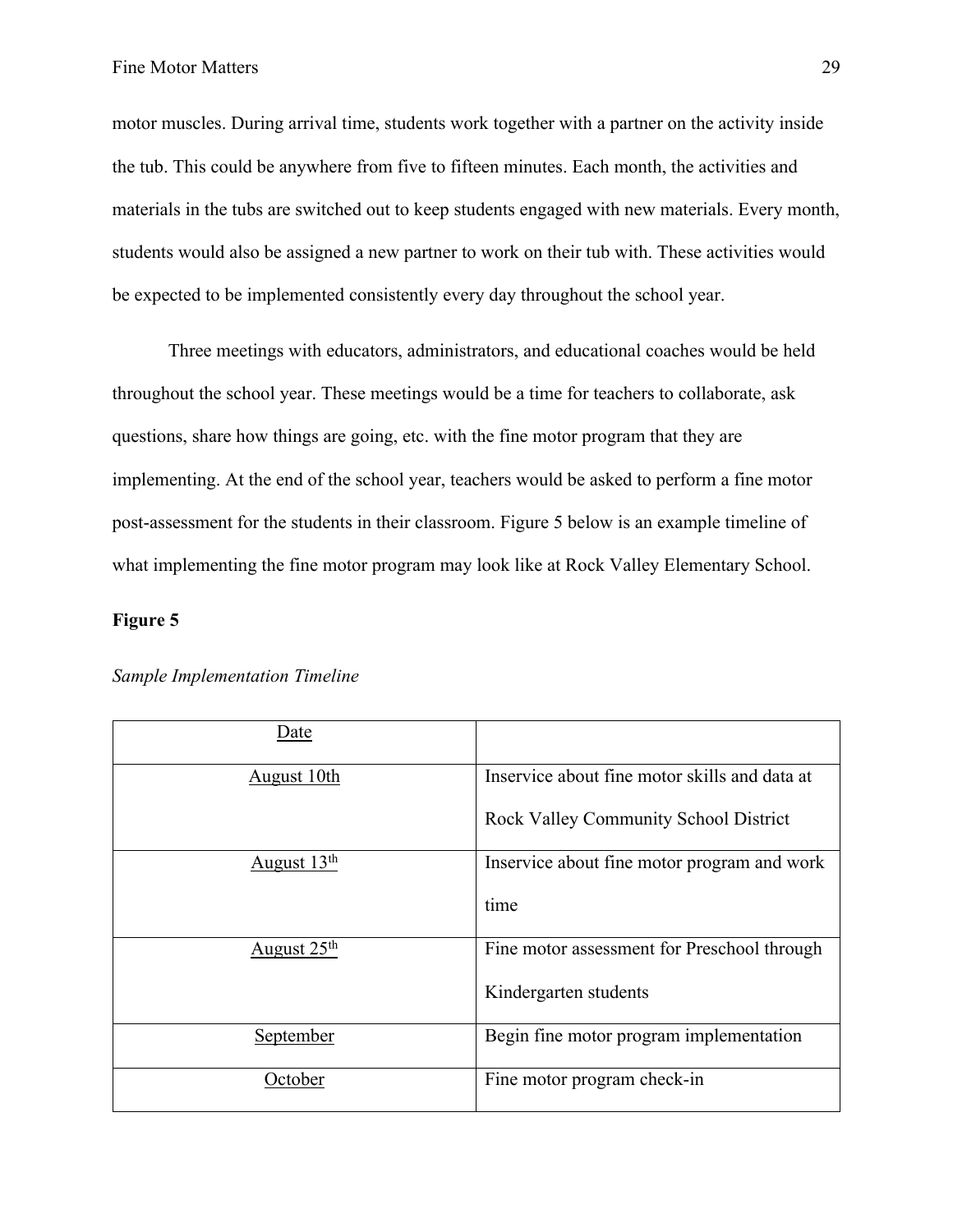| Januarv | Fine motor program check-in                 |
|---------|---------------------------------------------|
| March   | Fine motor program check-in                 |
| May     | Fine motor assessment for Preschool through |
|         | Kindergarten students                       |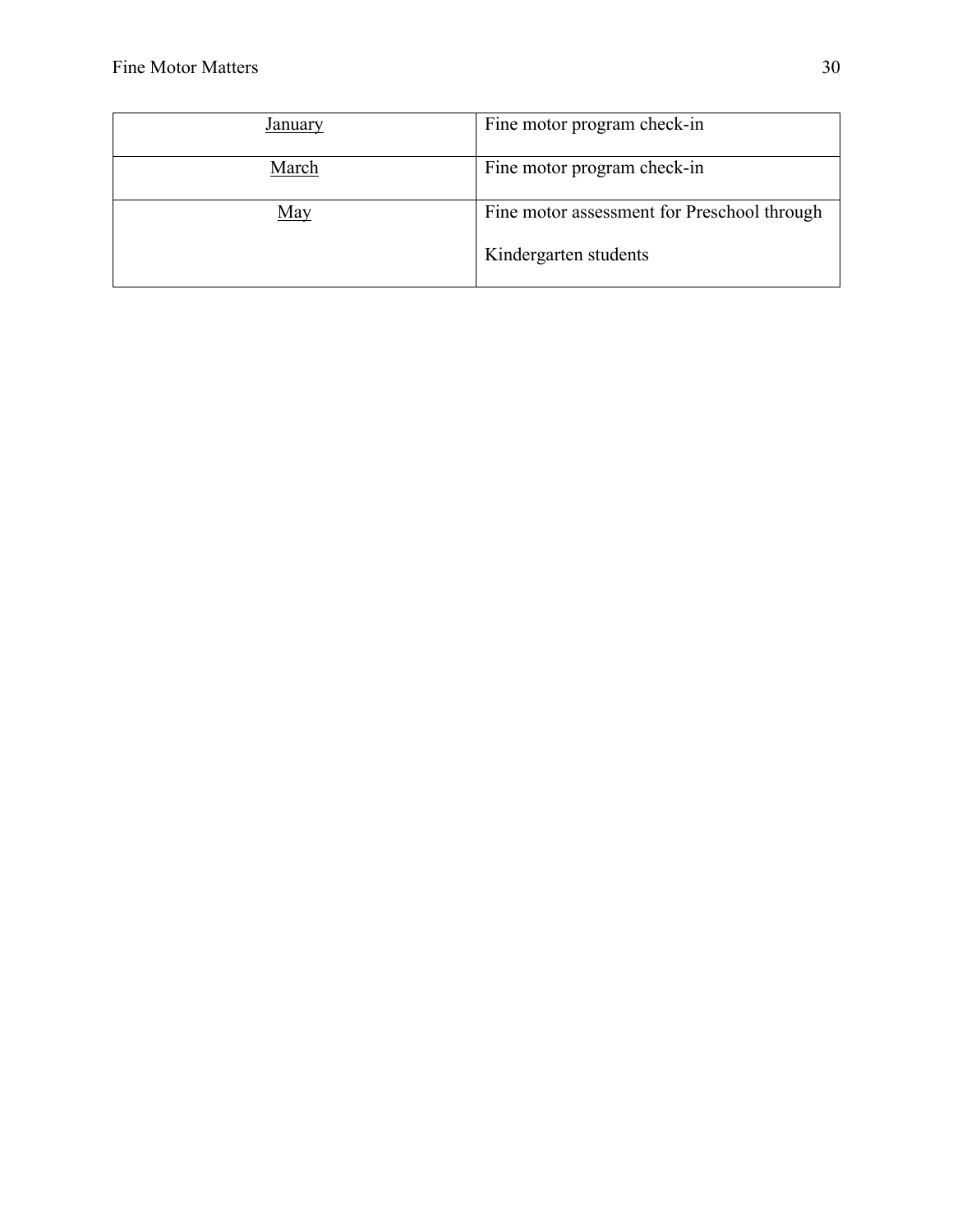#### **Implementation of the Plan**

For the implementation of the action plan to be successful, it is important to identify resources that will be utilized throughout the implementation process. The most valuable resource that will be used is the fine motor program "Morning Work Tubs" by Marsha McGuire. This downloadable document will provide educators with the ideas, tools, and resources they will need to successfully implement fine motor activities into their daily classroom routine. The program provides teachers with an abundance of engaging and age-appropriate fine motor activities for each month. Early childhood educators are given the freedom to choose which activities they would like to implement each month according to student needs, age, abilities, preferences, etc.

Another resource that will be used is the Teaching Strategies GOLD assessment. More specifically, the fine motor standards 7a. "Uses fingers and hands" and 7b. "Uses writing and drawing tools," will be used (Teaching Strategies, 2010). This assessment will be utilized to assess and monitor students' fine motor skills throughout the school year. The assessments gathered from the GOLD data will provide information to determine if the plan to improve fine motor skills at the early childhood level was successful.

For this plan to be successful, it is also essential to delegate responsibilities. Administration and learning coaches must be given the responsibility of acquiring the resources, learning about the program themselves, and preparing learning opportunities to educate the early childhood teachers about the fine motor program. Administration and learning coaches are also given the responsibility of holding the educators accountable for implementing the fine motor program correctly and consistently. Additionally, they will need to be available to provide support and answer questions the teachers may have. After data collection points, administration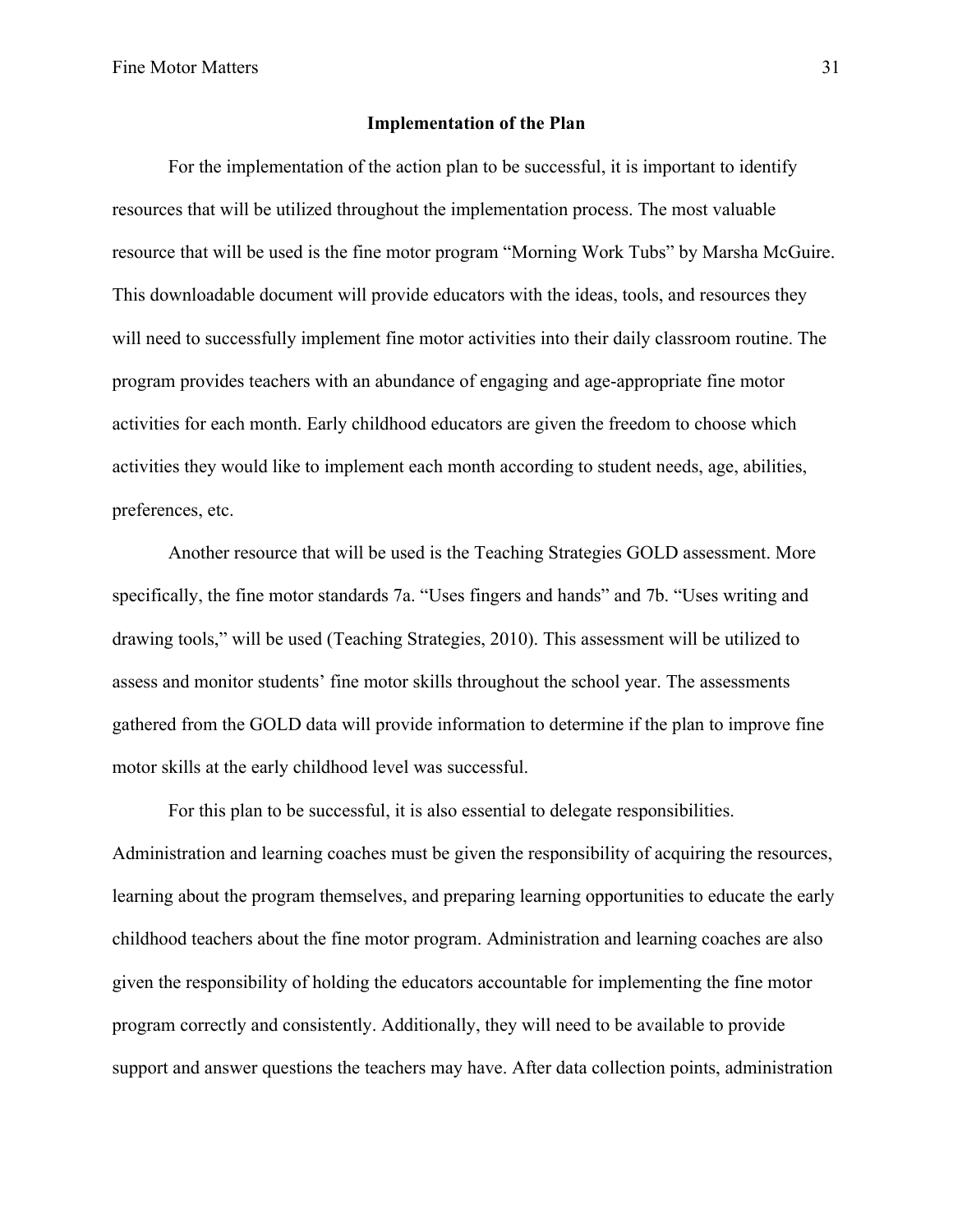and learning coaches will also be responsible for compiling and dissecting the data. They will then be expected to present, explain, and deliver this information to staff members.

Early childhood teachers who teach grades Preschool, Transitional Kindergarten, and Kindergarten will be expected to implement the fine motor program with consistency and validity. Preschool through Kindergarten teachers will also be responsible for putting the fine motor tubs together each month, using the resources provided and explained by the school district. This will include printing, laminating, and gathering various learning materials such as tongs, play-doh, dice, etc. Additionally, early childhood educators will be expected to administer the GOLD assessment for objectives 7a. and 7b. a minimum of three times throughout the school year. In addition, educators will be expected to explain the fine motor tubs to their students and provide the necessary support for students during the fine motor work time.

Paraprofessionals working alongside early childhood teachers will also be given responsibilities in the implementation of this plan. They will be asked to provide support for students who may need additional help during this time. Paraprofessionals may also be responsible for helping teachers prepare the fine motor tubs each month by prepping resources and gathering materials.

To monitor the success or failure of this fine motor intervention, the GOLD assessment will be used. The data that is collected from the GOLD fine motor objectives 7a. and 7b. will provide valuable information about the fine motor skills of students in grades Preschool through Kindergarten at Rock Valley Elementary School. If the fine motor skills of students improve from the start of the school year to the end and if the average fine motor skill scores of students in Preschool through Kindergarten rise, we will know the plan was successful. However, if the fine motor skills remain the same or the scores decrease, we will know that the plan was not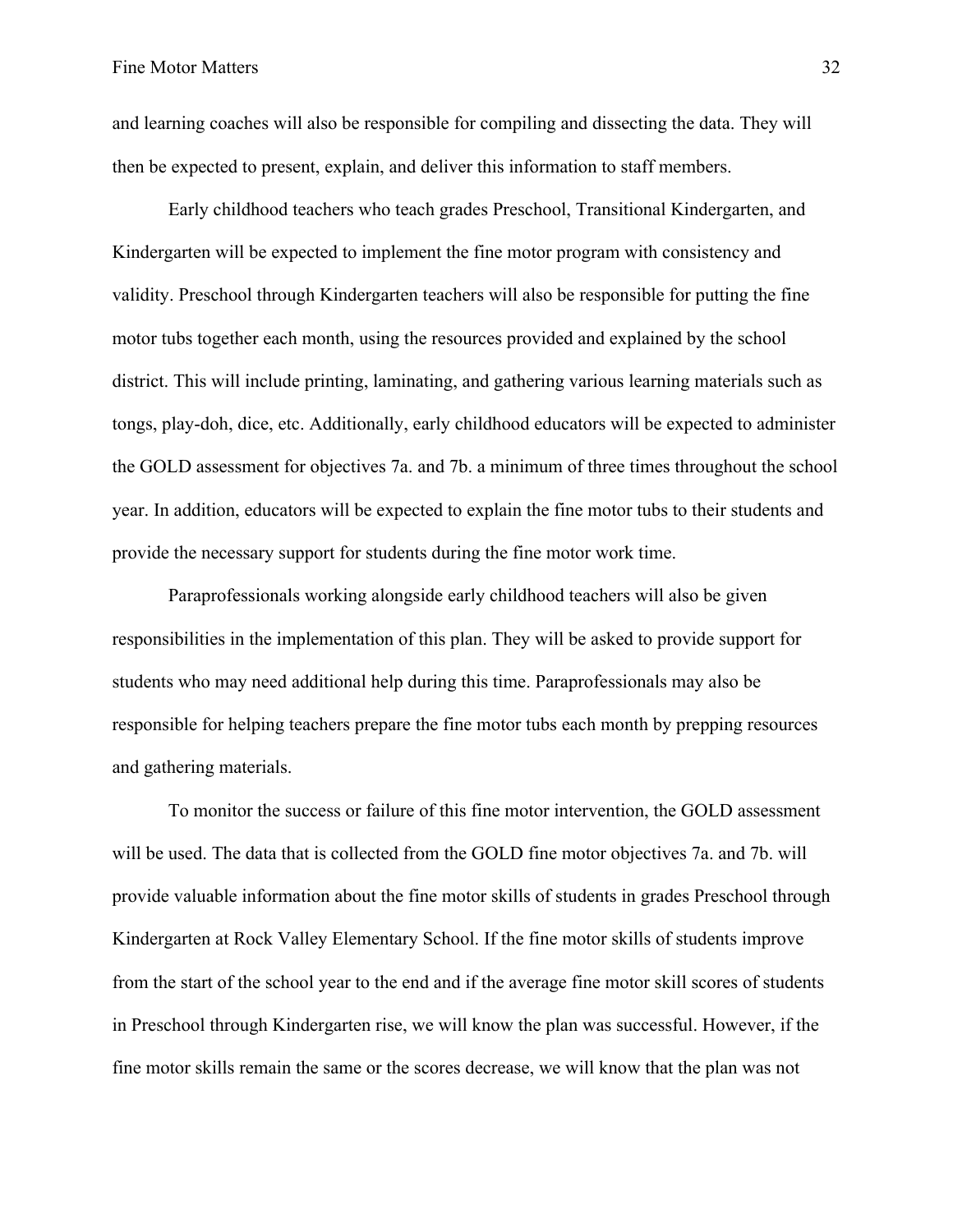successful. After data has been collected, it will also be beneficial to dissect the scores of each grade and each classroom and to look for any noticeable patterns that may appear.

Unfortunately, there are some barriers and challenges that could affect the success of this school improvement plan. One challenge that could arise is not having all the early childhood teachers implement the fine motor tubs properly or with consistency. If this were to occur, it would be difficult for students to make progress on their fine motor skills. The inconsistency of implementation between classrooms could also affect the GOLD assessment scores.

Another barrier that could affect students' fine motor progress is students not arriving on time for school. Because the fine motor tubs will be implemented during arrival time, it will be essential that students arrive on time to work on the fine motor activities. If a student consistently arrives late for school, they may miss the fine motor instructional time, affecting their fine motor skills and/or assessments.

A final conflict that could arise is extended student absences. If a student is absent from school for an extended period or has excessive absences from school over the school year, this could negatively impact their fine motor skills. It is critical that students are present at school, so they can receive fine motor instruction to make progress in this essential area of development.

In conclusion, the success of this school improvement plan is probable if the resources are utilized correctly, responsibilities are appropriately assigned, and data is properly collected and monitored. Potential conflicts and barriers have also been discussed, with hopes that they can be avoided. Fine motor skills at the early childhood level can be redefined and reformed with the meaningful and successful implementation of this plan.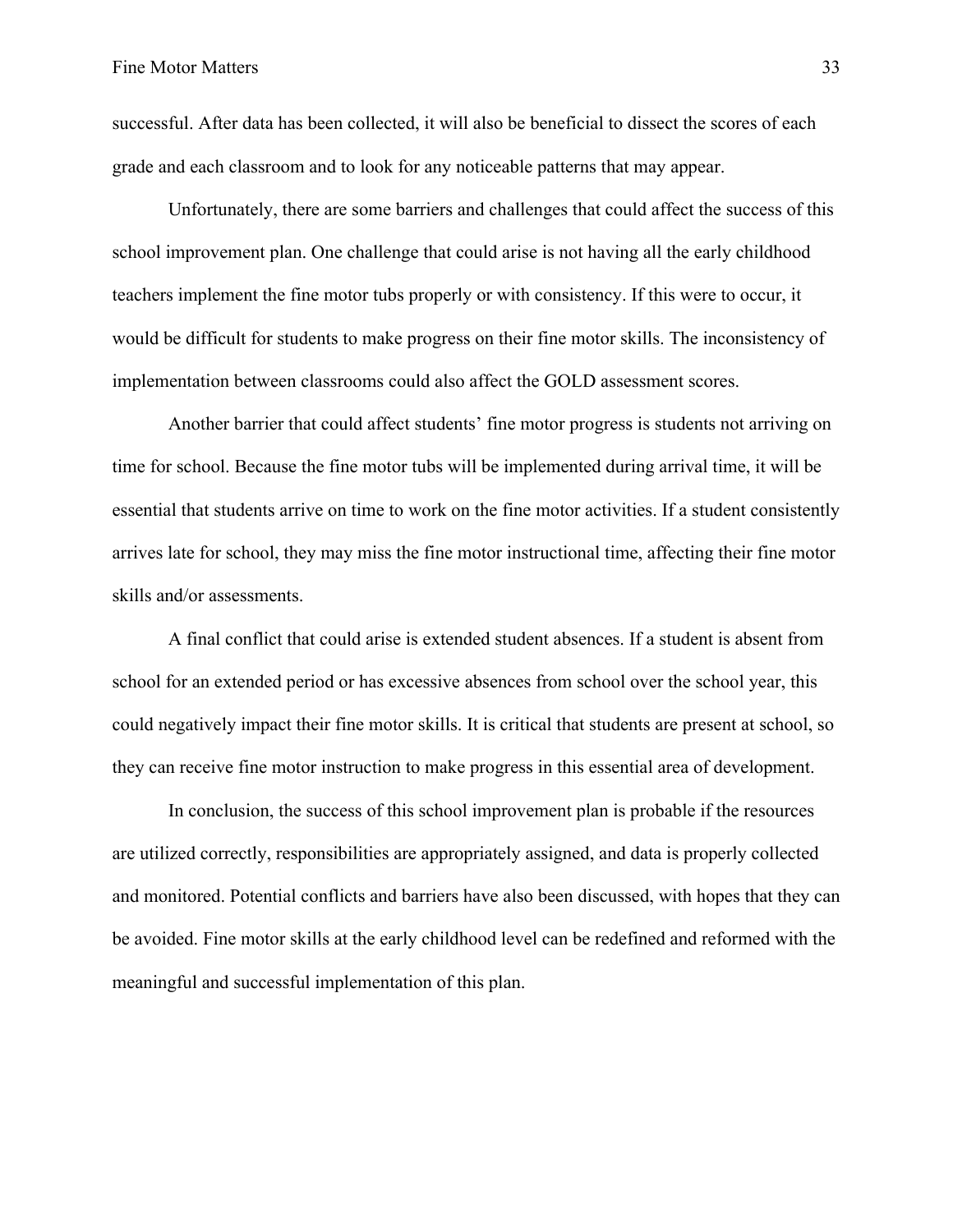#### **References**

Akin, S. (2019). Fine Motor Skills, Writing Skills, and Physical Education Based Assistive Intervention Program in Children at Grade 1. *Asian Journal of Education and Training, 5*(4), 518-525.

http://ezproxy.nwciowa.edu/login?url=https://www.proquest.com/scholarly-journals/finemotor-skills-writing-physical-education/docview/2396827998/se-2?accountid=28306

- Botha, S., & Africa, E. K. (2020). The effect of a perceptual-motor intervention on the relationship between motor proficiency and letter knowledge. *Early Childhood Education Journal*, *48*(6), 727–737.
- Data USA: Rock Valley, IA. (2018). Retrieved May 05, 2021, from https://datausa.io/profile/geo/rock-valleyia#:~:text=In%202018%2C%20Rock%20Valley%2C%20IA,median%20household%20inc ome%20of%20%2470%2C625.&text=The%205%20largest%20ethnic%20groups,%2DHis panic)%20(0.485%25).
- DiDonato Brumbach, A. C., & Goffman, L. (2014). Interaction of language processing and motor skill in children with specific language impairment. *Journal of Speech, Language, and Hearing Research*, *57*(1), 158–171.
- *English Language Arts Standards*. English Language Arts Standards | Common Core State Standards Initiative. (n.d.). Retrieved March 8, 2022, from http://www.corestandards.org/ELA-Literacy/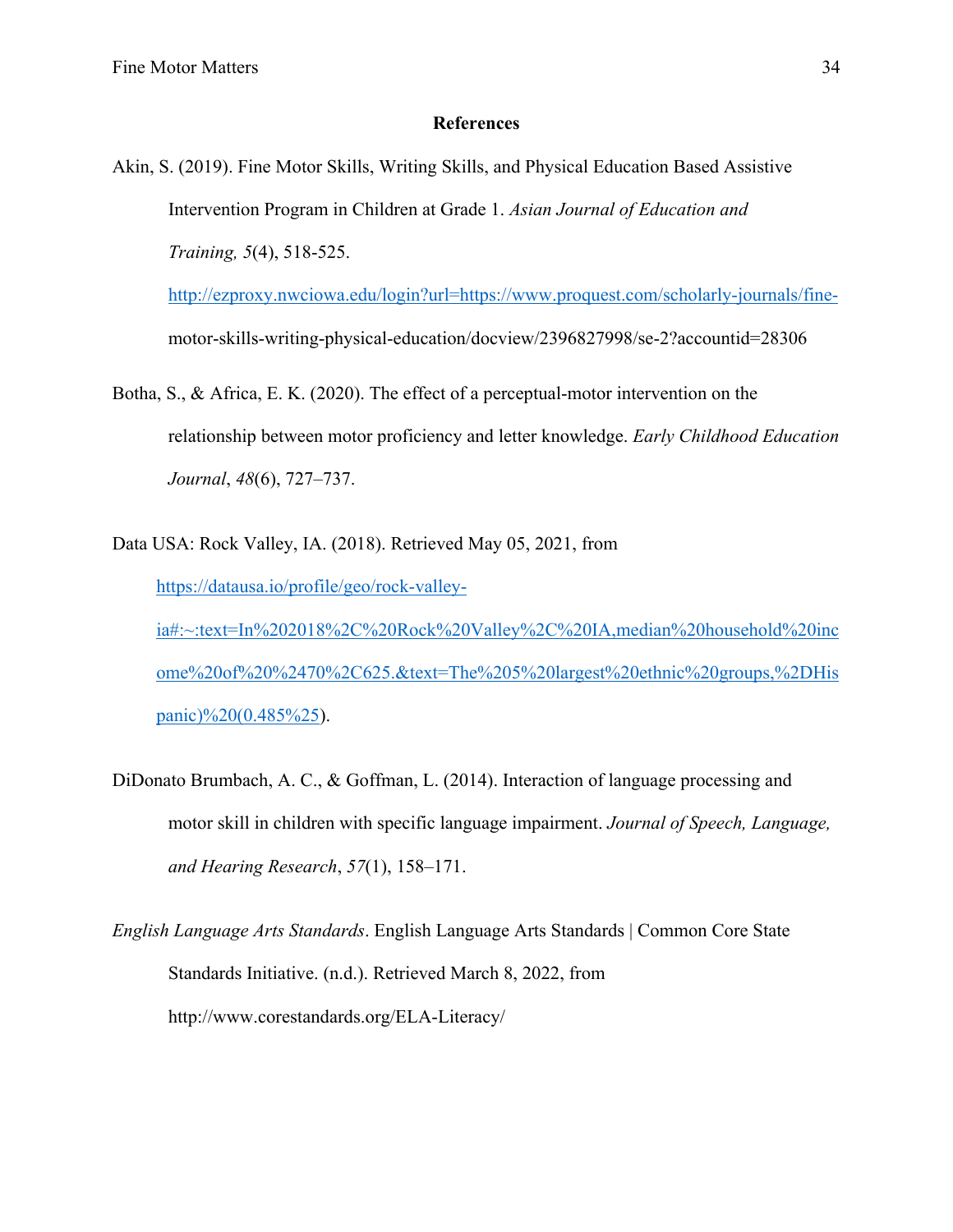- Fischer, U., Suggate, S. P., Schmirl, J., & Stoeger, H. (2018). Counting on fine motor skills: links between preschool finger dexterity and numerical skills. *Developmental Science*, *21*(4).
- Hall, A. H. (2016). Sustaining preschoolers' engagement during interactive writing lessons. *Reading Teacher*, *70*(3), 365–369.
- Hamilton, M., & Liu, T. (2018). The effects of an intervention on the gross and fine motor skills of Hispanic pre-k children from low SES backgrounds. *Early Childhood Education Journal*, *46*(2), 223–230.

*Iowa Early Learning Standards* [PDF]. (n.d.). Early Childhood Iowa.

*Iowa School Performance Profiles*. Department of Education (n.d.). Retrieved November 2, 2021, from https://www.iaschoolperformance.gov/ECP/StateDistrictSchool/SchoolSummary?k=115

65&y=2020.

- Jasmin, E., Gauthier, A., Julien, M., & Hui, C. (2018). Occupational therapy in preschools: a synthesis of current knowledge. *Early Childhood Education Journal*, *46*(1), 73–82.
- Kim, H., Duran, C. A. K., Cameron, C. E., & Grissmer, D. (2018). Developmental relations among motor and cognitive processes and mathematics skills. *Child Development*, *89*(2), 476–494.
- LeBarton, E. S., & Iverson, J. M. (2013). Fine motor skill predicts expressive language in infant siblings of children with autism. *Developmental Science*, *16*(6), 815–827.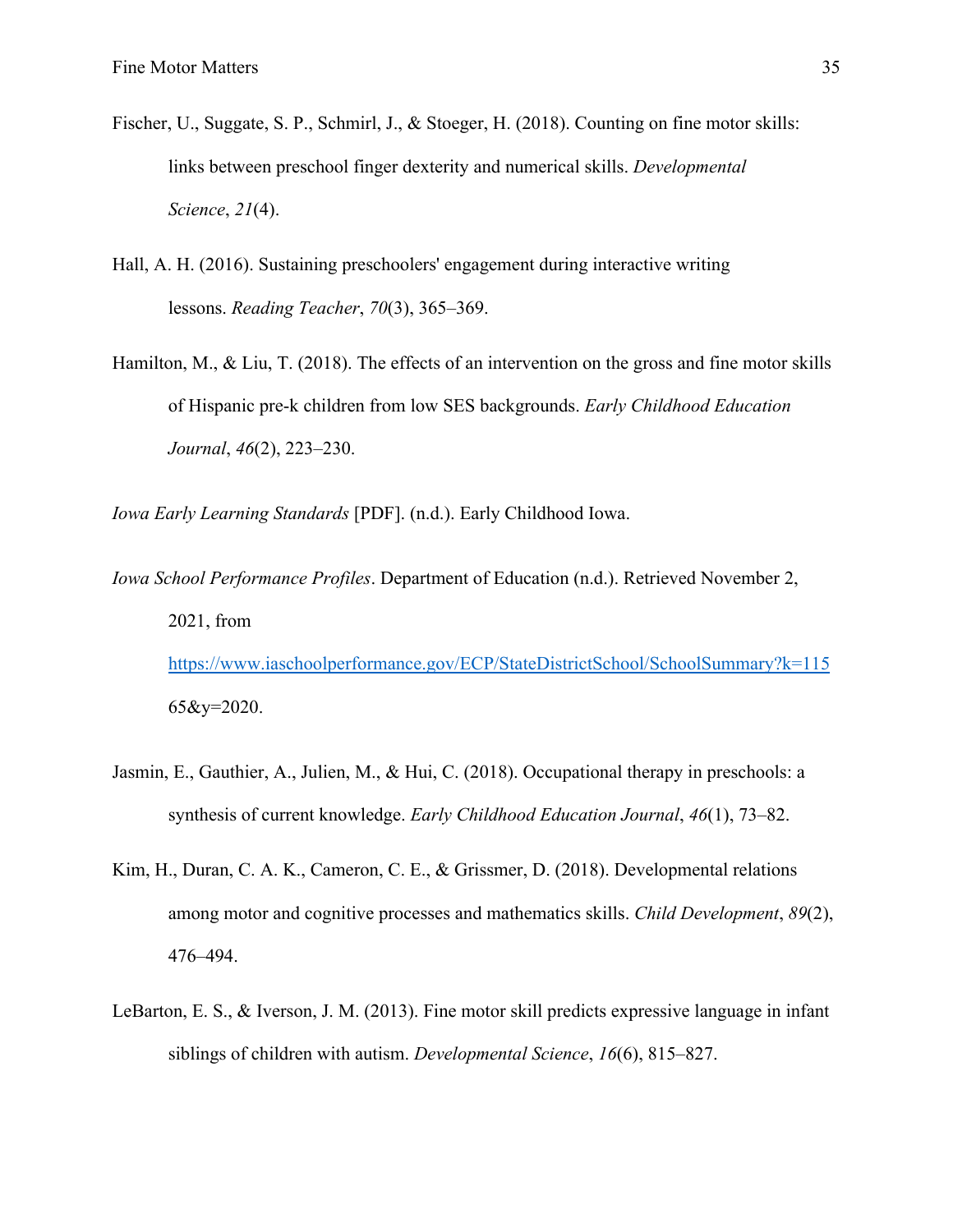- Li, X., Eiden, R. D., Epstein, L. H., Shenassa, E. D., Xie, C., & Wen, X. (2017). Parenting and cognitive and psychomotor delay due to small-for-gestational-age birth. *Journal of Child Psychology and Psychiatry*, *58*(2), 169–179.
- Liu, T., Hoffmann, C., & Hamilton, M. (2017). Motor skill performance by low SES preschool and typically developing children on the PDMS-2. *Early Childhood Education Journal*, *45*(1), 53–60.
- McGlashan, H. L., Blanchard, C. C. V., Sycamore, N. J., Lee, R., French, B., & Holmes, N. P. (2017). Improvement in children's fine motor skills following a computerized typing intervention. *Human Movement Science, 56*, 29-36.

http://dx.doi.org/10.1016/j.humov.2017.10.013

Memisevic, H., & Hadzic, S. (2013). DEVELOPMENT OF FINE MOTOR COORDINATION AND VISUAL-MOTOR INTEGRATION IN PRESCHOOL CHILDREN. *The Journal of Special Education and Rehabilitation, 14*(1), 45-53.

http://ezproxy.nwciowa.edu/login?url=https://www.proquest.com/scholarly-

journals/development-fine-motor-coordination-visual/docview/1366365507/se-2

Ohl, A. M., Graze, H., Weber, K., Kenny, S., Salvatore, C., & Wagreich, S. (2013). Effectiveness of a 10- Week Tier-1 Response to Intervention Program in Improving Fine Motor and Visual-Motor Skills in General Education Kindergarten Students. *The American Journal of Occupational Therapy, 67*(5), 507-14. http://dx.doi.org/10.5014/ajot.2013.008110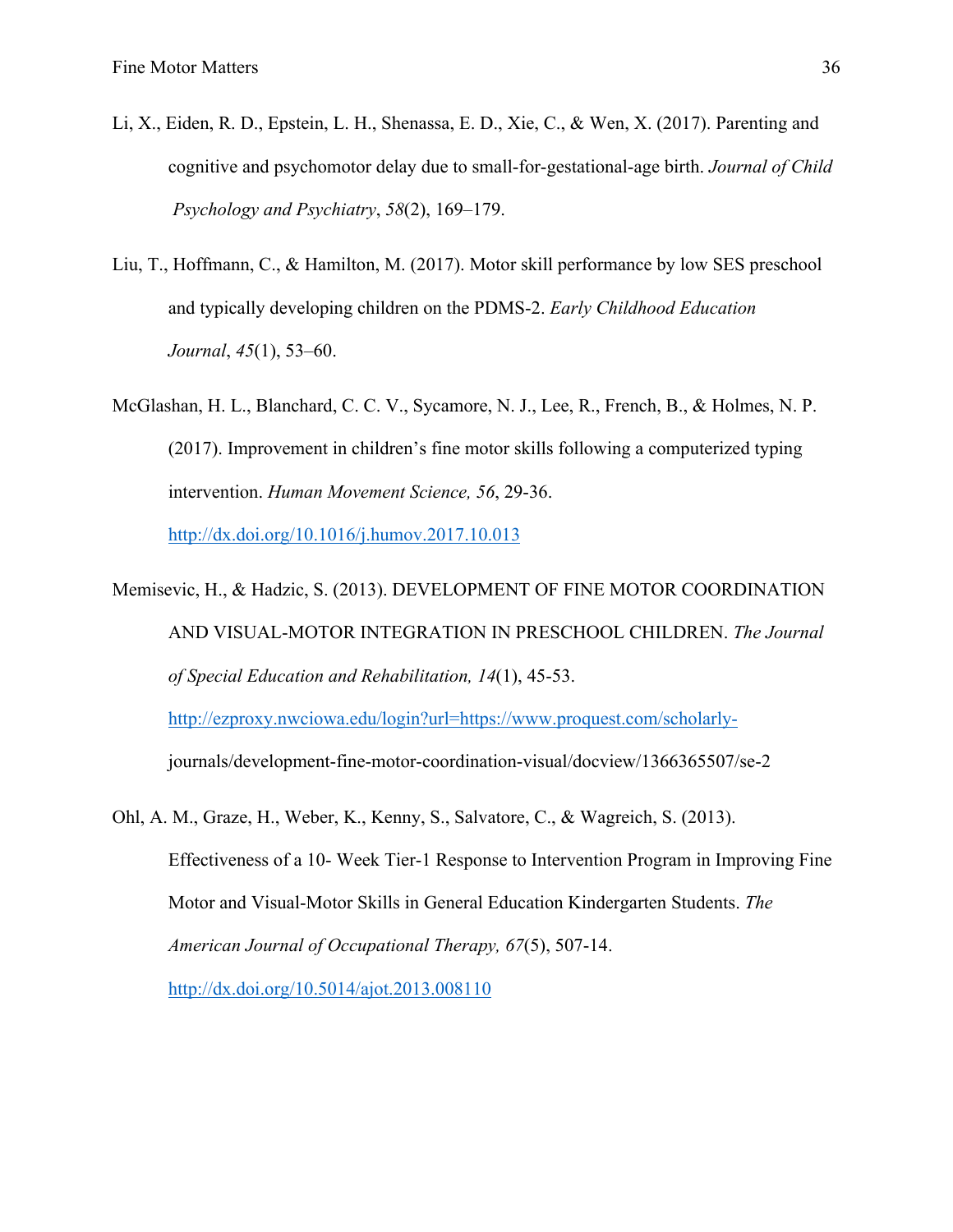Patiño John Fredy, Calixto Andrés Leonardo, Chiappe Andrés, & Almenarez, F. T. (2020). ICTdriven writing and motor skills: a review. *International Electronic Journal of Elementary Education*, *12*(5), 489–498.

Rock Valley Community School District. (n.d.). Retrieved March 2, 2022, from https://rvcsd.net/

- Smith, E., McLaughlin, T. F., Neyman, J., & Rinaldi, L. (2013). The effects of, lined paper, prompting, tracing, rewards, and fading to increase handwriting performance and legibility with two preschool special education students diagnosed with developmental delays, and fine motor deficits. *Journal on Educational Psychology*, *6*(4), 23–29.
- Suggate, S., Pufke, E., & Stoeger, H. (2018). Do fine motor skills contribute to early reading development? *Journal of Research in Reading*, *41*(1), 1–19.
- Taner Derman, M., Sahin Zeteroglu, E., & Ergisi Birgül Arzu. (2020). The effect of play-based math activities on different areas of development in children 48 to 60 months of age. *Sage Open*, *10*(2).

Teaching Strategies, LLC. (2010). Objectives for Development & Learning.

- Törmänen Minna R.K, & Roebers, C. M. (2018). Developmental outcomes of children in classes for special educational needs: results from a longitudinal study. *Journal of Research in Special Educational Needs*, *18*(2), 83–93.
- Wei, X. (2016). Research on the Boost of Development on Young Children's Fine Motor by Folk Games. *International Education Studies, 9*(9), 111-119.

http://ezproxy.nwciowa.edu/login?url=https://www.proquest.com/scholarly-